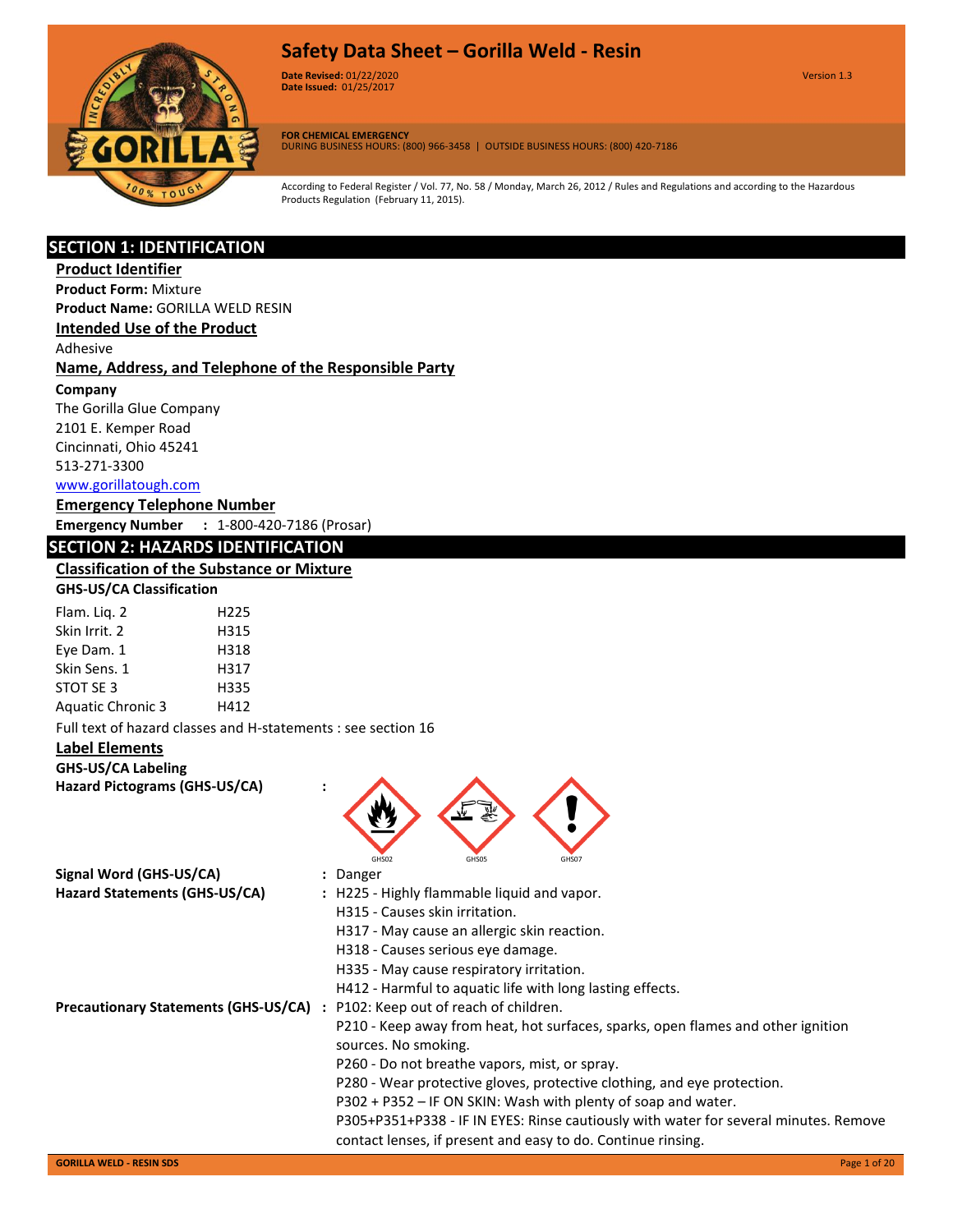

**Date Revised:** 01/22/2020 Version 1.3 **Version 1.0 Date Issued:** 01/25/2017

**FOR CHEMICAL EMERGENCY** DURING BUSINESS HOURS: (800) 966-3458 | OUTSIDE BUSINESS HOURS: (800) 420-7186

According to Federal Register / Vol. 77, No. 58 / Monday, March 26, 2012 / Rules and Regulations and according to the Hazardous Products Regulation (February 11, 2015).

# **Other Hazards**

Note: *Gorilla Weld* contains Methacrylic Acid CAS No. 79-41-4 which, according to Annex 1, Table 3.2.3 of CLP carries the H314: corrosive classification. Product level dermal corrosivity testing for Gorilla Weld confirms the product is classified as a skin irritant rather than corrosive. Positive results in a valid and accepted skin corrosion test (Corrositex test) classifies the mixture as Noncorrosive utilizing multiple replicate samples indicating highly reproducible results. As a result, the health hazard and transport classification have been changed to reflect the Weld results: UN Non-Corrosive and not a GHS Category 1.

#### **Unknown Acute Toxicity (GHS-US/CA)**

No data available

# **SECTION 3: COMPOSITION/INFORMATION ON INGREDIENTS**

**Mixture Name Product Identifier % \* GHS Ingredient Classification** Methyl methacrylate  $\vert$  (CAS No) 80-62-6  $\vert$  40-70 Flam. Liq. 2, H225 Skin Irrit. 2, H315 Eye Irrit. 2B, H320 Skin Sens. 1, H317 STOT SE 3, H335 Aquatic Acute 3, H402 Methacrylic acid (CAS No) 79-41-4 1- <10 Flam. Liq. 4, H227 Acute Tox. 4 (Oral), H302 Acute Tox. 3 (Dermal), H311 Acute Tox. 3 (Inhalation:vapor), H331 Skin Corr. 1A, H314 Eye Dam. 1, H318 Aquatic Acute 3, H402 2-Propenoic acid, 2-methyl-, methyl ester, polymer with 1,3-butadiene and ethenylbenzene (CAS No) 25053-09-2 1- <10 Skin Irrit. 2, H315 Eye Irrit. 2A, H319 Skin Sens. 1, H317 2-Propenoic acid, 2-methyl-, phosphinicobis(oxy-2,1-ethanediyl) ester (CAS No) 32435-46-4 <1 Skin Irrit. 2, H315 Eye Irrit. 2A, H319 STOT SE 3, H335 Aquatic Chronic 3, H412 Cumene hydroperoxide (CAS No) 80-15-9 <1 Flam. Liq. 4, H227 Org. Perox. E, H242 Acute Tox. 4 (Oral), H302 Acute Tox. 4 (Dermal), H312 Acute Tox. 3 (Inhalation:dust,mist), H331 Skin Corr. 1B, H314 Eye Dam. 1, H318 STOT RE 2, H373 Aquatic Acute 2, H401 Aquatic Chronic 2, H411 Talc (CAS No) 14807-96-6 <1 Not classified Benzenesulfonic acid, oxybis[dodecyl-, disodium salt  $(CAS No) 25167-32-2 \mid <1$  Acute Tox. 4 (Oral), H302 Eye Dam. 1, H318 Aquatic Acute 2, H401 Aquatic Chronic 2, H411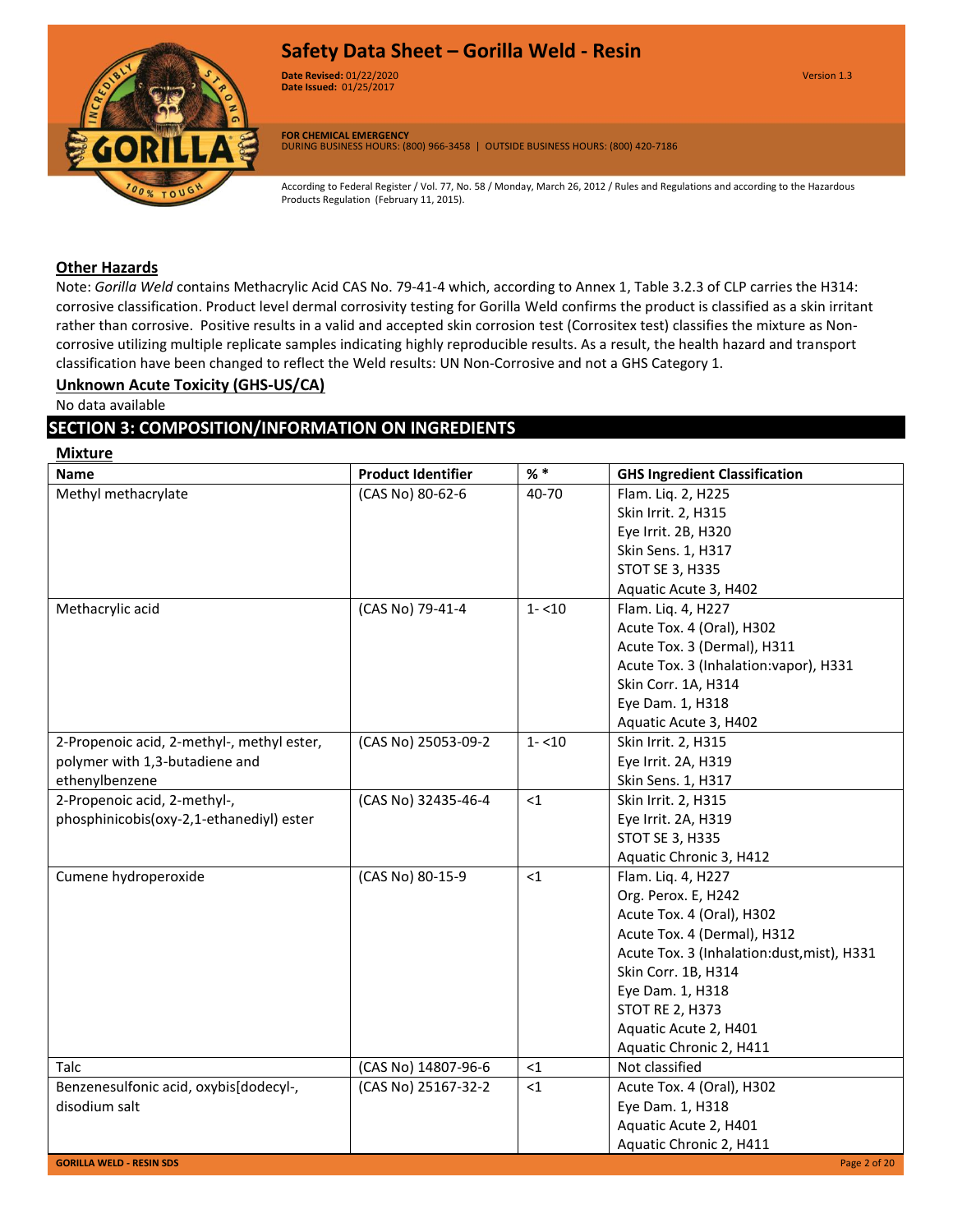

**Date Revised:** 01/22/2020 Version 1.3 **Version 1.0 Date Issued:** 01/25/2017

**FOR CHEMICAL EMERGENCY** DURING BUSINESS HOURS: (800) 966-3458 | OUTSIDE BUSINESS HOURS: (800) 420-7186

According to Federal Register / Vol. 77, No. 58 / Monday, March 26, 2012 / Rules and Regulations and according to the Hazardous Products Regulation (February 11, 2015).

| 2,6-Di-tert-butyl-p-cresol | (CAS No) 128-37-0 | $<$ 1      | Aquatic Acute 1, H400                      |
|----------------------------|-------------------|------------|--------------------------------------------|
|                            |                   |            | Aquatic Chronic 1, H410                    |
| 1,1,2-Trichloroethane      | (CAS No) 79-00-5  | < 0.1      | Acute Tox. 4 (Oral), H302                  |
|                            |                   |            | Acute Tox. 4 (Dermal), H312                |
|                            |                   |            | Acute Tox. 4 (Inhalation:dust, mist), H332 |
|                            |                   |            | Carc. 2, H351                              |
|                            |                   |            | Aquatic Acute 3, H402                      |
| Cumene                     | (CAS No) 98-82-8  | ${}_{0.1}$ | Flam. Liq. 3, H226                         |
|                            |                   |            | <b>STOT SE 3, H335</b>                     |
|                            |                   |            | Asp. Tox. 1, H304                          |
|                            |                   |            | Aquatic Acute 2, H401                      |
|                            |                   |            | Aquatic Chronic 2, H411                    |
| Acetophenone               | (CAS No) 98-86-2  | ${}_{0.1}$ | Flam. Liq. 4, H227                         |
|                            |                   |            | Acute Tox. 4 (Oral), H302                  |
|                            |                   |            | Acute Tox. 4 (Dermal), H312                |
|                            |                   |            | Eye Irrit. 2A, H319                        |

Full text of H-phrases: see section 16

\*Percentages are listed in weight by weight percentage (w/w%) for liquid and solid ingredients. Gas ingredients are listed in volume by volume percentage (v/v%).

# **SECTION 4: FIRST AID MEASURES**

# **Description of First-aid Measures**

**General:** Never give anything by mouth to an unconscious person. If you feel unwell, seek medical advice (show the label where possible).

**Inhalation:** When symptoms occur: go into open air and ventilate suspected area. Obtain medical attention if breathing difficulty persists.

**Skin Contact:** Remove contaminated clothing. Immediately flush skin with plenty of water for at least 30 minutes. Obtain medical attention.

**Eye Contact:** Rinse cautiously with water for at least 60 minutes. Remove contact lenses, if present and easy to do. Continue rinsing. Get immediate medical advice/attention.

**Ingestion:** Rinse mouth. Do NOT induce vomiting. Obtain medical attention.

# **Most Important Symptoms and Effects Both Acute and Delayed**

**General:** Causes serious eye damage. Causes severe skin irritation and eye damage. May cause respiratory irritation. Skin sensitization.

**Inhalation:** Irritation of the respiratory tract and the other mucous membranes. May be corrosive to the respiratory tract. Symptoms of respiratory complications (lung edema) may occur several hours after exposure.

**Skin Contact:** Causes severe irritation. May cause an allergic skin reaction.

**Eye Contact:** Causes permanent damage to the cornea, iris, or conjunctiva.

**Ingestion:** Ingestion may cause adverse effects. May cause gastrointestinal irritation.

**Chronic Symptoms:** None Anticipated

# **Indication of Any Immediate Medical Attention and Special Treatment Needed**

If exposed or concerned, get medical advice and attention. If medical advice is needed, have product container or label at hand.

# **SECTION 5: FIRE-FIGHTING MEASURES**

#### **Extinguishing Media**

**Suitable Extinguishing Media:** Dry chemical powder, alcohol-resistant foam, carbon dioxide (CO<sub>2</sub>). Water may be ineffective but water should be used to keep fire-exposed container cool.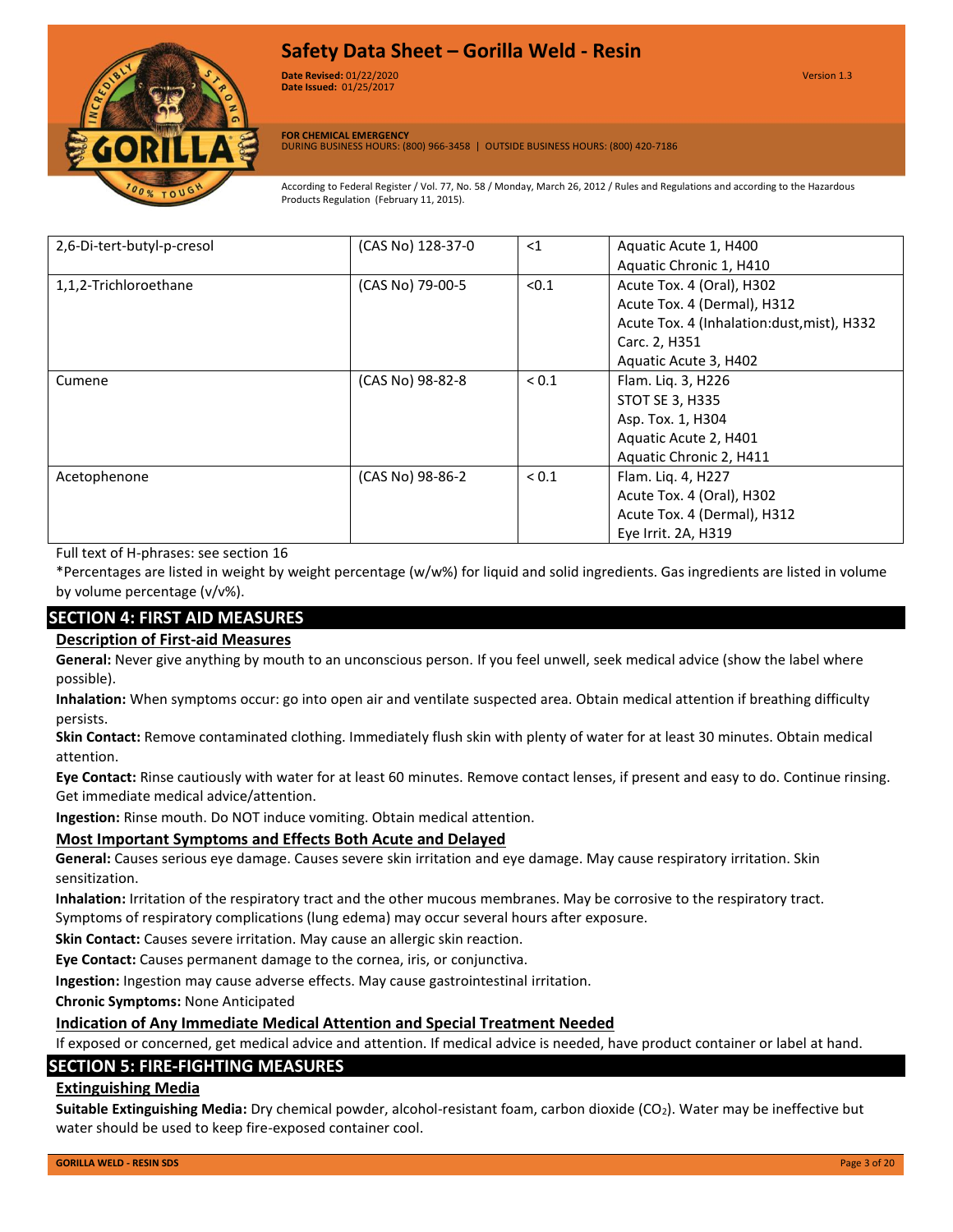

**Date Revised:** 01/22/2020 Version 1.3 **Version 1.0 Date Issued:** 01/25/2017

**FOR CHEMICAL EMERGENCY** DURING BUSINESS HOURS: (800) 966-3458 | OUTSIDE BUSINESS HOURS: (800) 420-7186

According to Federal Register / Vol. 77, No. 58 / Monday, March 26, 2012 / Rules and Regulations and according to the Hazardous Products Regulation (February 11, 2015).

# **Special Hazards Arising From the Substance or Mixture Unsuitable Extinguishing Media:** Do not use a heavy water stream. A heavy water stream may spread burning liquid.

#### **Fire Hazard:** Highly flammable liquid and vapor.

**Explosion Hazard:** May form flammable or explosive vapor-air mixture. When mixed with air and exposed to an ignition source, flammable vapors can burn in the open or explode in confined spaces. Being heavier than air, vapors may travel long distances to an ignition source and flash back. Runoff to sewer may cause fire or explosion hazard.

**Reactivity:** Reacts violently with strong oxidizers. Increased risk of fire or explosion. The product is normally supplied in a stabilized form. If the permissible storage period and/or storage temperature is exceeded, the product may polymerize with heat evolution. Polymerization with heat evolution may occur in the presence of radical forming substances (e.g. peroxides), reducing substances, and/or heavy metal ions. Product reacts violently or explosively with alkali metals, alkaline earth metals, various metal powders, strong alkalis, ammonia, and other incompatible materials. Reacts vigorously with water producing heat. Contact with metals and water liberates hydrogen.

#### **Advice for Firefighters**

**Precautionary Measures Fire:** Exercise caution when fighting any chemical fire.

**Firefighting Instructions:** Remove containers from fire area if this can be done without risk. Use water spray or fog for cooling exposed containers. Do not get water inside containers. Do not apply water stream directly at source of leak. In case of major fire and large quantities: Evacuate area. Fight fire remotely due to the risk of explosion. Do not breathe fumes from fires or vapors from decomposition.

**Protection During Firefighting:** Do not enter fire area without proper protective equipment, including respiratory protection. **Hazardous Combustion Products**: Thermal decomposition generates: Carbon oxides (CO, CO2). Nitrogen oxides. Ammonia. Phenol. Phenolic compounds. Acetone. Acrylates. Methyl methacrylate. Corrosive vapors. Phosgene. Chlorine. Dioxins. Hydrogen chloride. **Other Information:** Do not allow run-off from fire fighting to enter drains or water courses. Exposure to fire may cause containers to rupture/explode.

# **Reference to Other Sections**

Refer to Section 9 for flammability properties.

# **SECTION 6: ACCIDENTAL RELEASE MEASURES**

# **Personal Precautions, Protective Equipment and Emergency Procedures**

**General Measures:** Do not get in eyes, on skin, or on clothing. Do not breathe vapor, mist or spray. Keep away from heat, hot surfaces, sparks, open flames, and other ignition sources. No smoking. Use special care to avoid static electric charges.

# **For Non-Emergency Personnel**

**Protective Equipment:** Use appropriate personal protection equipment (PPE).

**Emergency Procedures:** Evacuate unnecessary personnel. Stop leak if safe to do so.

#### **For Emergency Personnel**

**Protective Equipment:** Equip cleanup crew with proper protection.

**Emergency Procedures:** Ventilate area. Eliminate ignition sources. Upon arrival at the scene, a first responder is expected to recognize the presence of dangerous goods, protect oneself and the public, secure the area, and call for the assistance of trained personnel as soon as conditions permit.

# **Environmental Precautions**

Prevent entry to sewers and public waters. Avoid release to the environment.

# **Methods and Materials for Containment and Cleaning Up**

**For Containment:** Contain any spills with dikes or absorbents to prevent migration and entry into sewers or streams. As an immediate precautionary measure, isolate spill or leak area in all directions.

**Methods for Cleaning Up:** Clean up spills immediately and dispose of waste safely. Eliminate all ignition sources. Absorb and/or contain spill with inert material. Do not take up in combustible material such as: saw dust or cellulosic material. Use only nonsparking tools. Transfer spilled material to a suitable container for disposal. Contact competent authorities after a spill.

# **Reference to Other Sections**

See Section 8 for exposure controls and personal protection and Section 13 for disposal considerations.

**GORILLA WELD - RESIN SDS** Page 4 of 20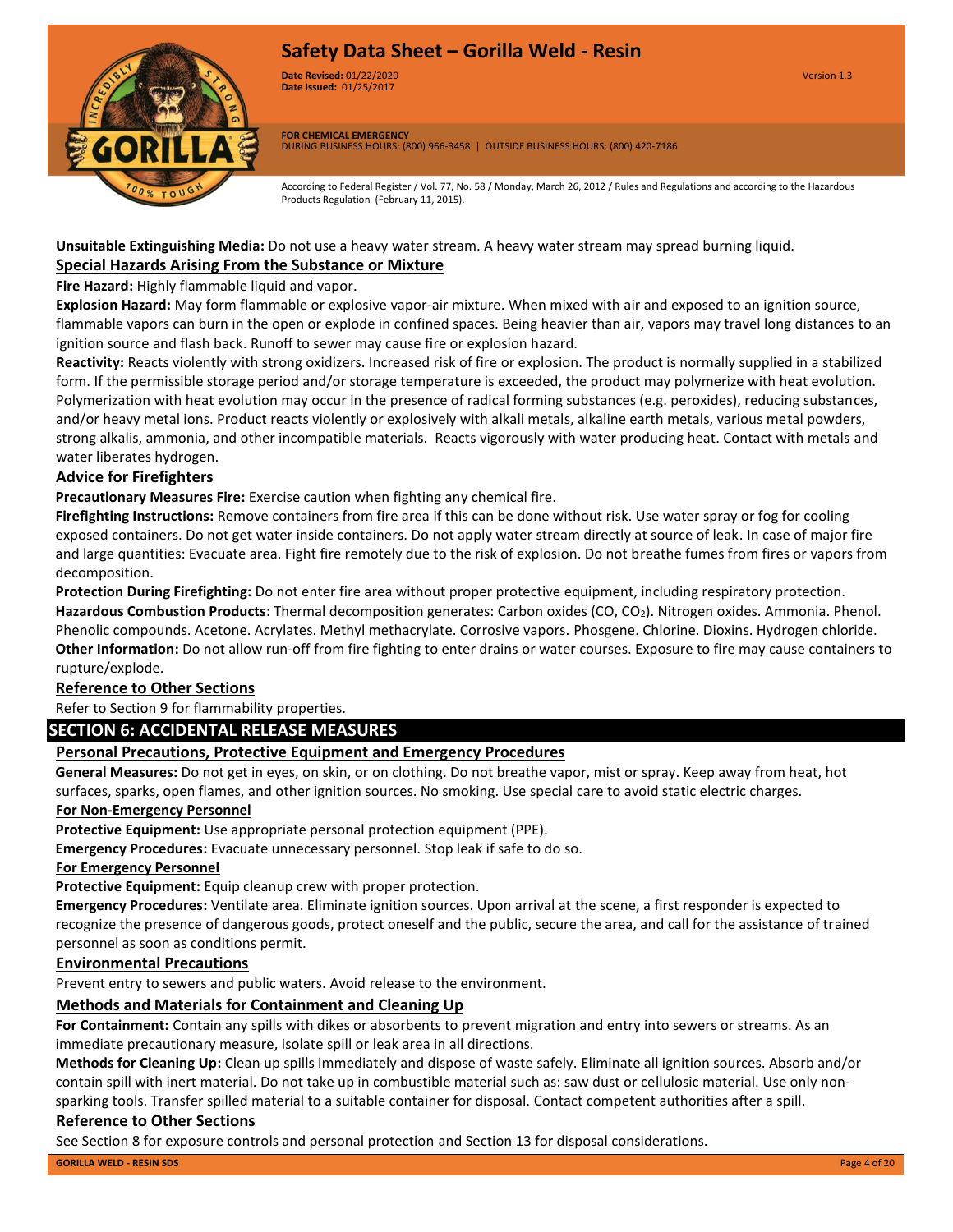

**Date Revised:** 01/22/2020 Version 1.3 **Version 1.0 Date Issued:** 01/25/2017

**FOR CHEMICAL EMERGENCY** DURING BUSINESS HOURS: (800) 966-3458 | OUTSIDE BUSINESS HOURS: (800) 420-7186

According to Federal Register / Vol. 77, No. 58 / Monday, March 26, 2012 / Rules and Regulations and according to the Hazardous Products Regulation (February 11, 2015).

# **SECTION 7: HANDLING AND STORAGE**

# **Precautions for Safe Handling**

**Additional Hazards When Processed:** Handle empty containers with care because residual vapors are flammable. Hazardous polymerization may occur. Vapors may be uninhibited and polymerize, causing blockage of vents.

**Precautions for Safe Handling:** Do not handle until all safety precautions have been read and understood. Obtain special instructions before use. Wash hands and other exposed areas with mild soap and water before eating, drinking or smoking and when leaving work. Take precautionary measures against static discharge. Use only non-sparking tools. Do not get in eyes, on skin, or on clothing. Do not breathe mist, spray, and vapors. Use appropriate personal protection equipment (PPE).

**Hygiene Measures:** Handle in accordance with good industrial hygiene and safety procedures.

# **Conditions for Safe Storage, Including Any Incompatibilities**

**Technical Measures:** Comply with applicable regulations. Take action to prevent static discharges. Ground and bond container and receiving equipment. Use explosion-proof electrical, ventilating, and lighting equipment.

**Storage Conditions:** Store only if stabilized. Store in a dry, cool place. Store in a well-ventilated place. Keep container tightly closed. Containers which are opened should be properly resealed and kept upright to prevent leakage. Protect from sunlight. Keep/Store away from direct sunlight, extremely high or low temperatures and incompatible materials. Keep in fireproof place. Store in original container. Store locked up.

**Incompatible Materials:** Strong acids, strong bases, strong oxidizers. Ammonia. Organic peroxides. Peroxides. Polymerization catalysts. Amines. Ultraviolet light. Light. Free radical initiators. Reducing agents. Heavy metal ions. Mineral acids. Iodides. Sulfides. Isocyanates.

# **Specific End Use(s)**

Adhesive

# **SECTION 8: EXPOSURE CONTROLS/PERSONAL PROTECTION**

# **Control Parameters**

For substances listed in section 3 that are not listed here, there are no established Exposure limits from the manufacturer, supplier, importer, or the appropriate advisory agency including: ACGIH (TLV), AIHA (WEEL), NIOSH (REL), OSHA (PEL), Canadian provincial governments, or the Mexican government.

| Methyl methacrylate (80-62-6) |                                      |                                                           |
|-------------------------------|--------------------------------------|-----------------------------------------------------------|
| <b>Mexico</b>                 | OEL TWA (mg/m <sup>3</sup> )         | 410 mg/m <sup>3</sup>                                     |
| <b>Mexico</b>                 | OEL TWA (ppm)                        | 100 ppm                                                   |
| <b>Mexico</b>                 | OEL STEL (mg/m <sup>3</sup> )        | 510 mg/m <sup>3</sup>                                     |
| <b>Mexico</b>                 | OEL STEL (ppm)                       | 125 ppm                                                   |
| <b>USA ACGIH</b>              | ACGIH TWA (ppm)                      | 50 ppm                                                    |
| <b>USA ACGIH</b>              | ACGIH STEL (ppm)                     | 100 ppm                                                   |
| <b>USA ACGIH</b>              | <b>ACGIH chemical category</b>       | dermal sensitizer, Not Classifiable as a Human Carcinogen |
| <b>USA OSHA</b>               | OSHA PEL (TWA) (mg/m <sup>3</sup> )  | 410 mg/m <sup>3</sup>                                     |
| <b>USA OSHA</b>               | OSHA PEL (TWA) (ppm)                 | 100 ppm                                                   |
| <b>USA NIOSH</b>              | NIOSH REL (TWA) (mg/m <sup>3</sup> ) | 410 mg/m <sup>3</sup>                                     |
| <b>USA NIOSH</b>              | NIOSH REL (TWA) (ppm)                | 100 ppm                                                   |
| <b>USA IDLH</b>               | US IDLH (ppm)                        | 1000 ppm                                                  |
| <b>Alberta</b>                | OEL STEL (mg/m <sup>3</sup> )        | 410 mg/m <sup>3</sup>                                     |
| <b>Alberta</b>                | OEL STEL (ppm)                       | $100$ ppm                                                 |
| <b>Alberta</b>                | OEL TWA (mg/m <sup>3</sup> )         | 205 mg/m <sup>3</sup>                                     |
| <b>Alberta</b>                | OEL TWA (ppm)                        | 50 ppm                                                    |
| <b>British Columbia</b>       | OEL STEL (ppm)                       | 100 ppm                                                   |
| <b>British Columbia</b>       | OEL TWA (ppm)                        | 50 ppm                                                    |
| <b>Manitoba</b>               | OEL STEL (ppm)                       | 100 ppm                                                   |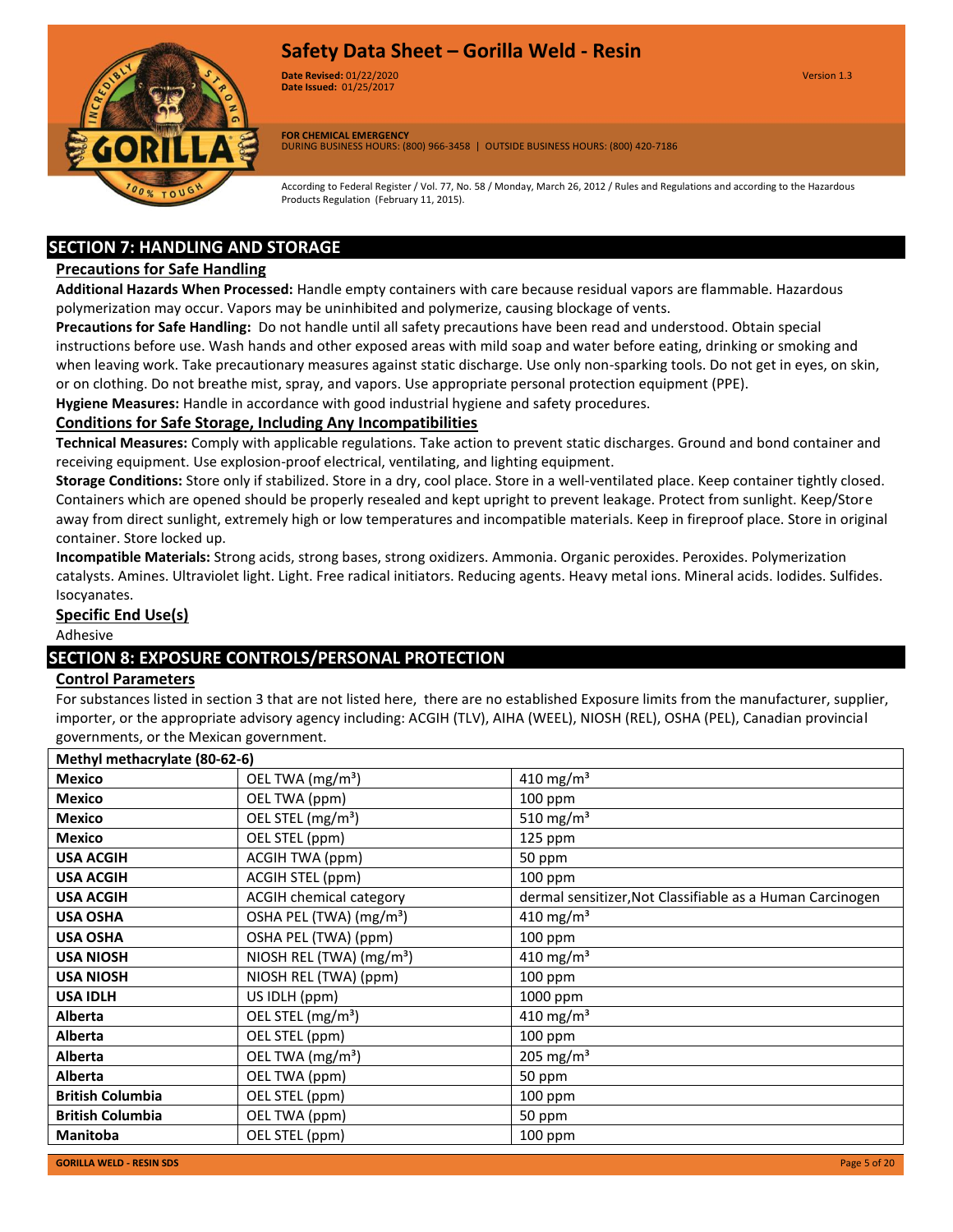

**Date Revised:** 01/22/2020 Version 1.3 **Version 1.0 Date Issued:** 01/25/2017

**FOR CHEMICAL EMERGENCY**

DURING BUSINESS HOURS: (800) 966-3458 | OUTSIDE BUSINESS HOURS: (800) 420-7186

According to Federal Register / Vol. 77, No. 58 / Monday, March 26, 2012 / Rules and Regulations and according to the Hazardous Products Regulation (February 11, 2015).

| <b>Manitoba</b>                    | OEL TWA (ppm)                        | 50 ppm                |
|------------------------------------|--------------------------------------|-----------------------|
| <b>New Brunswick</b>               | OEL TWA (mg/m <sup>3</sup> )         | 410 mg/m <sup>3</sup> |
| <b>New Brunswick</b>               | OEL TWA (ppm)                        | 100 ppm               |
| <b>Newfoundland &amp; Labrador</b> | OEL STEL (ppm)                       | 100 ppm               |
| <b>Newfoundland &amp; Labrador</b> | OEL TWA (ppm)                        | 50 ppm                |
| <b>Nova Scotia</b>                 | OEL STEL (ppm)                       | 100 ppm               |
| <b>Nova Scotia</b>                 | OEL TWA (ppm)                        | 50 ppm                |
| <b>Nunavut</b>                     | OEL STEL (ppm)                       | 100 ppm               |
| <b>Nunavut</b>                     | OEL TWA (ppm)                        | 50 ppm                |
| <b>Northwest Territories</b>       | OEL STEL (ppm)                       | 100 ppm               |
| <b>Northwest Territories</b>       | OEL TWA (ppm)                        | 50 ppm                |
| <b>Ontario</b>                     | OEL STEL (ppm)                       | 100 ppm               |
| <b>Ontario</b>                     | OEL TWA (ppm)                        | 50 ppm                |
| <b>Prince Edward Island</b>        | OEL STEL (ppm)                       | 100 ppm               |
| <b>Prince Edward Island</b>        | OEL TWA (ppm)                        | 50 ppm                |
| Québec                             | VEMP ( $mg/m3$ )                     | 205 mg/m $3$          |
| Québec                             | VEMP (ppm)                           | 50 ppm                |
| Saskatchewan                       | OEL STEL (ppm)                       | 100 ppm               |
| Saskatchewan                       | OEL TWA (ppm)                        | 50 ppm                |
| Yukon                              | OEL STEL (mg/m <sup>3</sup> )        | 510 mg/m <sup>3</sup> |
| Yukon                              | OEL STEL (ppm)                       | 125 ppm               |
| Yukon                              | OEL TWA (mg/m <sup>3</sup> )         | 410 mg/m $3$          |
| Yukon                              | OEL TWA (ppm)                        | 100 ppm               |
|                                    |                                      |                       |
| Methacrylic acid (79-41-4)         |                                      |                       |
| <b>USA ACGIH</b>                   | <b>ACGIH TWA (ppm)</b>               | 20 ppm                |
| <b>USA NIOSH</b>                   | NIOSH REL (TWA) (mg/m <sup>3</sup> ) | 70 mg/m $3$           |
| <b>USA NIOSH</b>                   | NIOSH REL (TWA) (ppm)                | 20 ppm                |
| <b>Alberta</b>                     | OEL TWA (mg/m <sup>3</sup> )         | 70 mg/m $3$           |
| <b>Alberta</b>                     | OEL TWA (ppm)                        | 20 ppm                |
| <b>British Columbia</b>            | OEL TWA (ppm)                        | 20 ppm                |
| Manitoba                           | OEL TWA (ppm)                        | 20 ppm                |
| <b>New Brunswick</b>               | OEL TWA (mg/m <sup>3</sup> )         | 70 mg/m $3$           |
| <b>New Brunswick</b>               | OEL TWA (ppm)                        | 20 ppm                |
| <b>Newfoundland &amp; Labrador</b> | OEL TWA (ppm)                        | 20 ppm                |
| Nova Scotia                        | OEL TWA (ppm)                        | 20 ppm                |
| <b>Nunavut</b>                     | OEL STEL (ppm)                       | 30 ppm                |
| <b>Nunavut</b>                     | OEL TWA (ppm)                        | 20 ppm                |
| <b>Northwest Territories</b>       | OEL STEL (ppm)                       | 30 ppm                |
| <b>Northwest Territories</b>       | OEL TWA (ppm)                        | 20 ppm                |
| Ontario                            | OEL TWA (ppm)                        | 20 ppm                |
| <b>Prince Edward Island</b>        | OEL TWA (ppm)                        | 20 ppm                |
| Québec                             | VEMP ( $mg/m3$ )                     | 70 mg/m $3$           |
| Québec                             | VEMP (ppm)                           | 20 ppm                |
| Saskatchewan                       | OEL STEL (ppm)                       | 30 ppm                |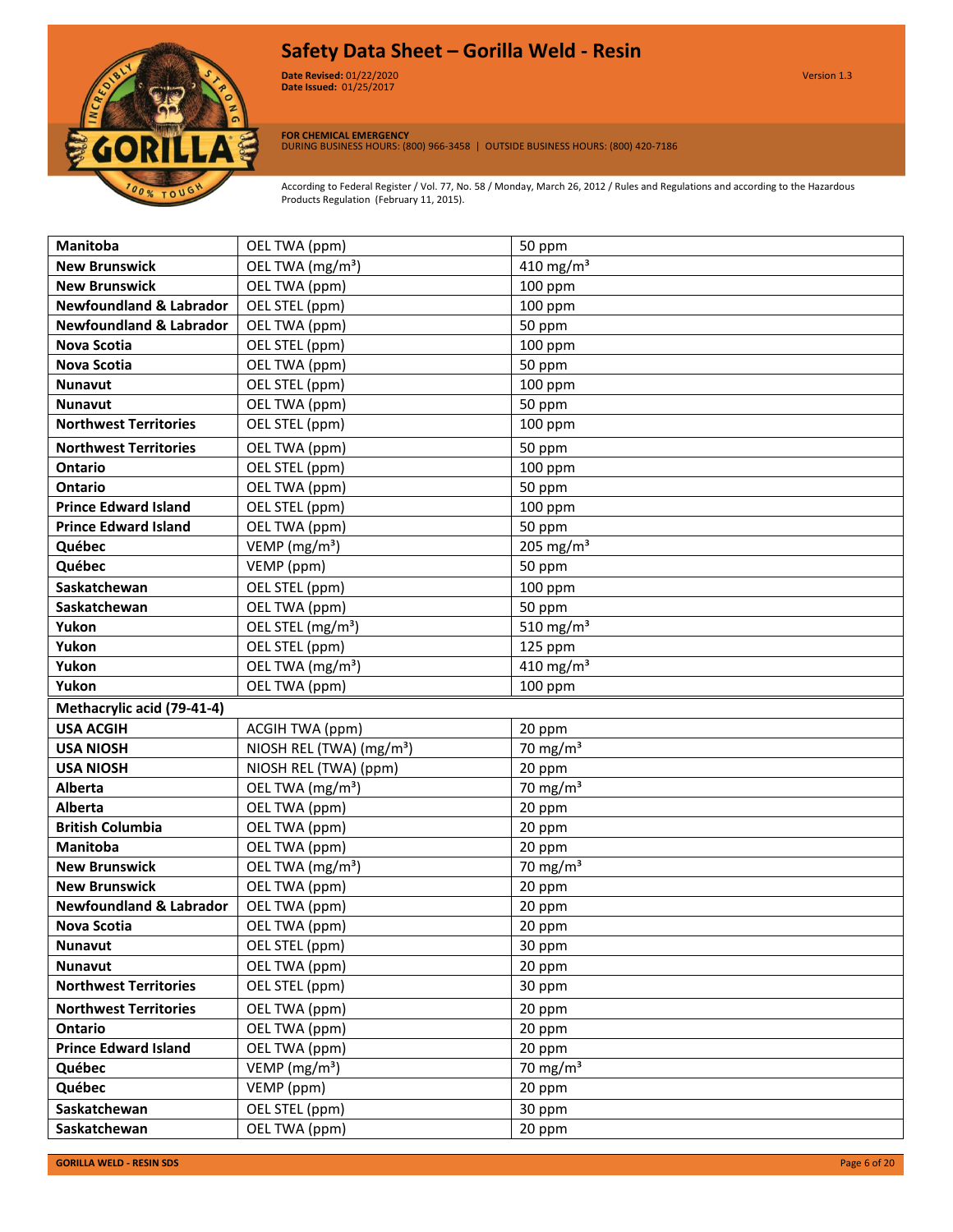

**Date Revised:** 01/22/2020 Version 1.3 **Version 1.0 Date Issued:** 01/25/2017

**FOR CHEMICAL EMERGENCY** DURING BUSINESS HOURS: (800) 966-3458 | OUTSIDE BUSINESS HOURS: (800) 420-7186

According to Federal Register / Vol. 77, No. 58 / Monday, March 26, 2012 / Rules and Regulations and according to the Hazardous Products Regulation (February 11, 2015).

| Cumene hydroperoxide (80-15-9)        |                                      |                                                                                                                    |
|---------------------------------------|--------------------------------------|--------------------------------------------------------------------------------------------------------------------|
| <b>USA AIHA</b>                       | WEEL TWA (ppm)                       | 1 ppm                                                                                                              |
| <b>USA AIHA</b>                       | AIHA chemical category               | skin notation                                                                                                      |
| Talc (14807-96-6)                     |                                      |                                                                                                                    |
| <b>Mexico</b>                         | OEL TWA (mg/m <sup>3</sup> )         | 2 mg/m <sup>3</sup> (respirable fraction)                                                                          |
| <b>USA ACGIH</b>                      | ACGIH TWA (mg/m <sup>3</sup> )       | 2 mg/m <sup>3</sup> (particulate matter containing no asbestos and                                                 |
|                                       |                                      | <1% crystalline silica, respirable particulate matter)                                                             |
| <b>USA ACGIH</b>                      | ACGIH chemical category              | Not Classifiable as a Human Carcinogen containing no                                                               |
|                                       |                                      | asbestos fibers                                                                                                    |
| <b>USA NIOSH</b>                      | NIOSH REL (TWA) (mg/m <sup>3</sup> ) | 2 mg/m <sup>3</sup> (containing no Asbestos and <1% Quartz-                                                        |
|                                       |                                      | respirable dust)                                                                                                   |
| <b>USA IDLH</b>                       | US IDLH (mg/m <sup>3</sup> )         | 1000 mg/m <sup>3</sup> (containing no asbestos and <1% quartz)                                                     |
| <b>Alberta</b>                        | OEL TWA (mg/m <sup>3</sup> )         | 2 mg/m <sup>3</sup> (respirable particulate)                                                                       |
| <b>British Columbia</b>               | OEL TWA (mg/m <sup>3</sup> )         | 2 mg/m <sup>3</sup> (particulate matter containing no Asbestos and                                                 |
|                                       |                                      | <1% Crystalline silica-respirable particulate)                                                                     |
| <b>Manitoba</b>                       | OEL TWA (mg/m <sup>3</sup> )         | 2 mg/m <sup>3</sup> (particulate matter containing no Asbestos and                                                 |
|                                       |                                      | <1% Crystalline silica-respirable particulate matter)                                                              |
| <b>New Brunswick</b>                  | OEL TWA (mg/m <sup>3</sup> )         | 2 mg/m <sup>3</sup> (particulate matter containing no Asbestos and                                                 |
| <b>Newfoundland &amp; Labrador</b>    | OEL TWA (mg/m <sup>3</sup> )         | <1% Crystalline silica, respirable fraction)<br>2 mg/m <sup>3</sup> (particulate matter containing no Asbestos and |
|                                       |                                      | <1% Crystalline silica-respirable particulate matter)                                                              |
| <b>Nova Scotia</b>                    | OEL TWA (mg/m <sup>3</sup> )         | 2 mg/m <sup>3</sup> (particulate matter containing no Asbestos and                                                 |
|                                       |                                      | <1% Crystalline silica-respirable particulate matter)                                                              |
| <b>Nunavut</b>                        | OEL TWA (mg/m <sup>3</sup> )         | 2 mg/m <sup>3</sup> (respirable fraction)                                                                          |
| <b>Northwest Territories</b>          | OEL TWA (mg/m <sup>3</sup> )         | 2 mg/m <sup>3</sup> (respirable fraction)                                                                          |
| Ontario                               | OEL TWA (mg/m <sup>3</sup> )         | 2 mg/m <sup>3</sup> (containing no Asbestos and <1% Crystalline                                                    |
|                                       |                                      | silica-respirable)                                                                                                 |
| <b>Prince Edward Island</b>           | OEL TWA (mg/m <sup>3</sup> )         | 2 mg/m <sup>3</sup> (particulate matter containing no Asbestos and                                                 |
|                                       |                                      | <1% Crystalline silica-respirable particulate matter)                                                              |
| Québec                                | VEMP (mg/m <sup>3</sup> )            | 3 mg/m <sup>3</sup> (respirable dust)                                                                              |
| Saskatchewan                          | OEL TWA (mg/m <sup>3</sup> )         | 2 mg/m <sup>3</sup> (respirable fraction)                                                                          |
| Yukon                                 | OEL TWA (mg/m <sup>3</sup> )         | 20 mppcf                                                                                                           |
| 2,6-Di-tert-butyl-p-cresol (128-37-0) |                                      |                                                                                                                    |
| <b>Mexico</b>                         | OEL TWA (mg/m <sup>3</sup> )         | 10 mg/m $3$                                                                                                        |
| <b>Mexico</b>                         | OEL STEL (mg/m <sup>3</sup> )        | 20 mg/m <sup>3</sup>                                                                                               |
| <b>USA ACGIH</b>                      | ACGIH TWA (mg/m <sup>3</sup> )       | 2 mg/m <sup>3</sup> (inhalable fraction and vapor)                                                                 |
| <b>USA ACGIH</b>                      | <b>ACGIH chemical category</b>       | Not Classifiable as a Human Carcinogen                                                                             |
| <b>USA NIOSH</b>                      | NIOSH REL (TWA) (mg/m <sup>3</sup> ) | 10 mg/m <sup>3</sup>                                                                                               |
| Alberta                               | OEL TWA (mg/m <sup>3</sup> )         | $10 \text{ mg/m}^3$                                                                                                |
| <b>British Columbia</b>               | OEL TWA (mg/m <sup>3</sup> )         | 2 mg/m <sup>3</sup> (aerosol, inhalable, and vapor)                                                                |
| Manitoba                              | OEL TWA (mg/m <sup>3</sup> )         | 2 mg/m <sup>3</sup> (inhalable fraction and vapor)                                                                 |
| <b>New Brunswick</b>                  | OEL TWA (mg/m <sup>3</sup> )         | 10 mg/m $3$                                                                                                        |
| <b>Newfoundland &amp; Labrador</b>    | OEL TWA (mg/m <sup>3</sup> )         | 2 mg/m <sup>3</sup> (inhalable fraction and vapor)                                                                 |
| <b>Nova Scotia</b>                    | OEL TWA (mg/m <sup>3</sup> )         | 2 mg/m <sup>3</sup> (inhalable fraction and vapor)                                                                 |
| <b>Nunavut</b>                        | OEL STEL (mg/m <sup>3</sup> )        | 4 mg/m <sup>3</sup> (inhalable fraction and vapor)                                                                 |
| Nunavut                               | OEL TWA (mg/m <sup>3</sup> )         | 2 mg/m <sup>3</sup> (inhalable fraction and vapor)                                                                 |

**GORILLA WELD - RESIN SDS** Page 7 of 20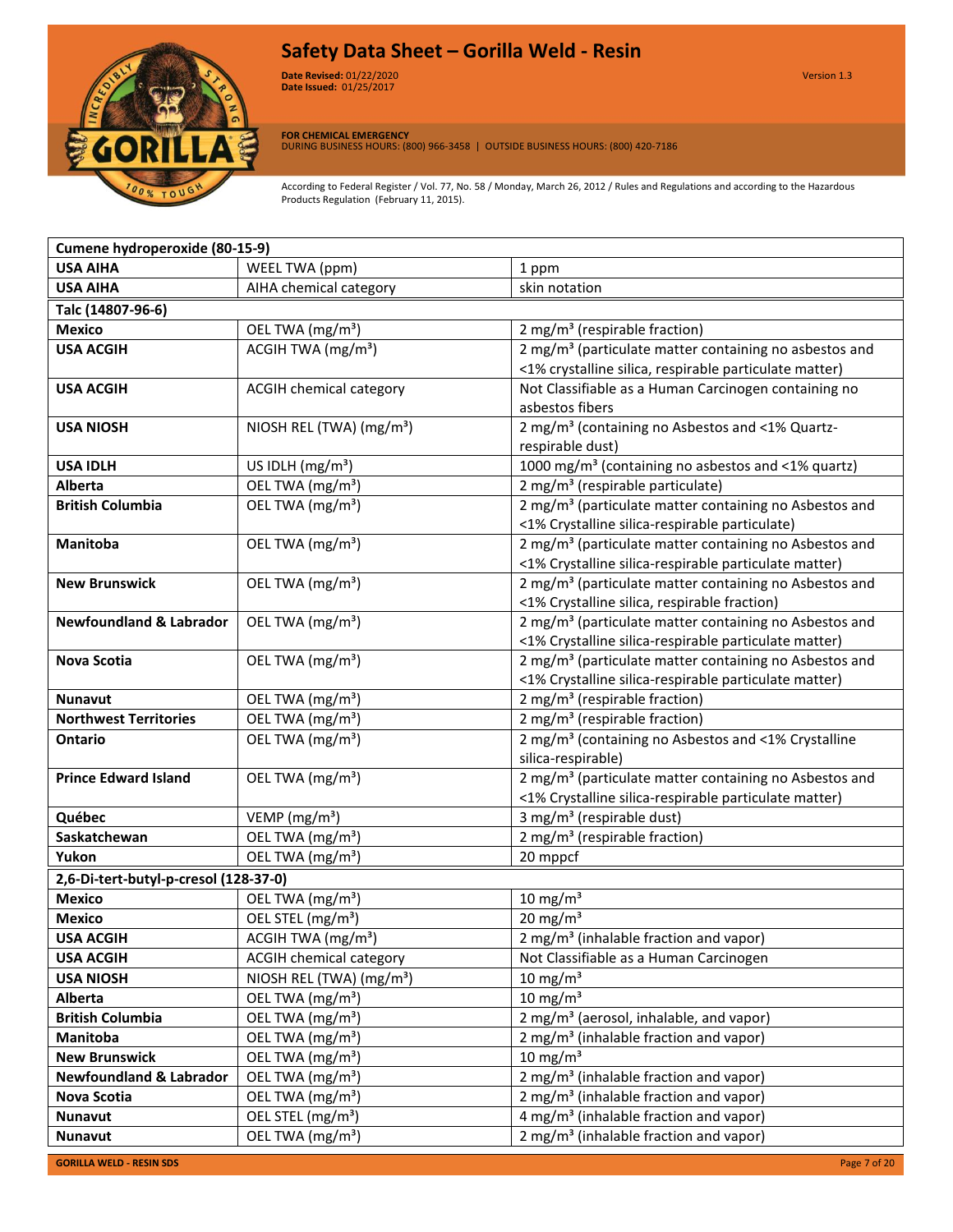

**Date Revised:** 01/22/2020 Version 1.3 **Version 1.0 Date Issued:** 01/25/2017

**FOR CHEMICAL EMERGENCY** DURING BUSINESS HOURS: (800) 966-3458 | OUTSIDE BUSINESS HOURS: (800) 420-7186

According to Federal Register / Vol. 77, No. 58 / Monday, March 26, 2012 / Rules and Regulations and according to the Hazardous Products Regulation (February 11, 2015).

| <b>Northwest Territories</b>       | OEL STEL (mg/m <sup>3</sup> )           | 4 mg/m <sup>3</sup> (inhalable fraction and vapor)            |
|------------------------------------|-----------------------------------------|---------------------------------------------------------------|
| <b>Northwest Territories</b>       | OEL TWA (mg/m <sup>3</sup> )            | 2 mg/m <sup>3</sup> (inhalable fraction and vapor)            |
| Ontario                            | OEL TWA (mg/m <sup>3</sup> )            | 2 mg/m <sup>3</sup> (inhalable fraction and vapor)            |
| <b>Prince Edward Island</b>        | OEL TWA (mg/m <sup>3</sup> )            | 2 mg/m <sup>3</sup> (inhalable fraction and vapor)            |
| Québec                             | VECD ( $mg/m3$ )                        | $10 \text{ mg/m}^3$                                           |
| Saskatchewan                       | OEL STEL (mg/m <sup>3</sup> )           | 4 mg/m <sup>3</sup> (inhalable fraction and vapor)            |
| Saskatchewan                       | OEL TWA (mg/m <sup>3</sup> )            | 2 mg/m <sup>3</sup> (inhalable fraction and vapor)            |
| Yukon                              | OEL STEL (mg/m <sup>3</sup> )           | $20 \text{ mg/m}^3$                                           |
| Yukon                              | OEL TWA (mg/m <sup>3</sup> )            | 10 mg/m $3$                                                   |
| 1,1,2-Trichloroethane (79-00-5)    |                                         |                                                               |
| <b>Mexico</b>                      | OEL TWA (mg/m <sup>3</sup> )            | 45 mg/ $m3$                                                   |
| <b>Mexico</b>                      | OEL TWA (ppm)                           | 10 ppm                                                        |
| <b>Mexico</b>                      | OEL STEL (mg/m <sup>3</sup> )           | 30 mg/ $m3$                                                   |
| <b>Mexico</b>                      | OEL STEL (ppm)                          | 20 ppm                                                        |
| <b>USA ACGIH</b>                   | ACGIH TWA (ppm)                         | 10 ppm                                                        |
| <b>USA ACGIH</b>                   | <b>ACGIH chemical category</b>          | Skin - potential significant contribution to overall exposure |
|                                    |                                         | by the cutaneous route, Confirmed Animal Carcinogen with      |
|                                    |                                         | Unknown Relevance to Humans                                   |
| <b>USA OSHA</b>                    | OSHA PEL (TWA) (mg/m <sup>3</sup> )     | 45 mg/ $m3$                                                   |
| <b>USA OSHA</b>                    | OSHA PEL (TWA) (ppm)                    | 10 ppm                                                        |
| <b>USA OSHA</b>                    | Limit value category (OSHA)             | prevent or reduce skin absorption                             |
| <b>USA NIOSH</b>                   | NIOSH REL (TWA) (mg/m <sup>3</sup> )    | 45 mg/ $m3$                                                   |
| <b>USA NIOSH</b>                   | NIOSH REL (TWA) (ppm)                   | 10 ppm                                                        |
| <b>USA IDLH</b>                    | US IDLH (ppm)                           | 100 ppm                                                       |
| Alberta                            | OEL TWA (mg/m <sup>3</sup> )            | 55 mg/ $m3$                                                   |
| <b>Alberta</b>                     | OEL TWA (ppm)                           | 10 ppm                                                        |
| <b>British Columbia</b>            | OEL TWA (ppm)                           | 10 ppm                                                        |
| <b>Manitoba</b>                    | OEL TWA (ppm)                           | 10 ppm                                                        |
| <b>New Brunswick</b>               | OEL TWA (mg/m <sup>3</sup> )            | 55 mg/ $m3$                                                   |
| <b>New Brunswick</b>               | OEL TWA (ppm)                           | 10 ppm                                                        |
| <b>Newfoundland &amp; Labrador</b> | OEL TWA (ppm)                           | 10 ppm                                                        |
| <b>Nova Scotia</b>                 | OEL TWA (ppm)                           | 10 ppm                                                        |
| Nunavut                            | OEL STEL (ppm)                          | 15 ppm                                                        |
| Nunavut                            | OEL TWA (ppm)                           | 10 ppm                                                        |
| <b>Northwest Territories</b>       | OEL STEL (ppm)                          | 15 ppm                                                        |
| <b>Northwest Territories</b>       | OEL TWA (ppm)                           | 10 ppm                                                        |
| Ontario                            | OEL TWA (ppm)                           | 10 ppm                                                        |
| <b>Prince Edward Island</b>        | OEL TWA (ppm)                           | 10 ppm                                                        |
| Québec                             | $\overline{V}$ EMP (mg/m <sup>3</sup> ) | 55 mg/ $m3$                                                   |
| Québec                             | VEMP (ppm)                              | 10 ppm                                                        |
| Saskatchewan                       | OEL STEL (ppm)                          | 15 ppm                                                        |
| Saskatchewan                       | OEL TWA (ppm)                           | 10 ppm                                                        |
| Yukon                              | OEL STEL (mg/m <sup>3</sup> )           | 90 mg/m $3$                                                   |
| Yukon                              | OEL STEL (ppm)                          | 20 ppm                                                        |
| Yukon                              | OEL TWA (mg/m <sup>3</sup> )            | 45 mg/ $m3$                                                   |
| Yukon                              | OEL TWA (ppm)                           | 10 ppm                                                        |
| <b>GORILLA WELD - RESIN SDS</b>    |                                         | Page 8 of 20                                                  |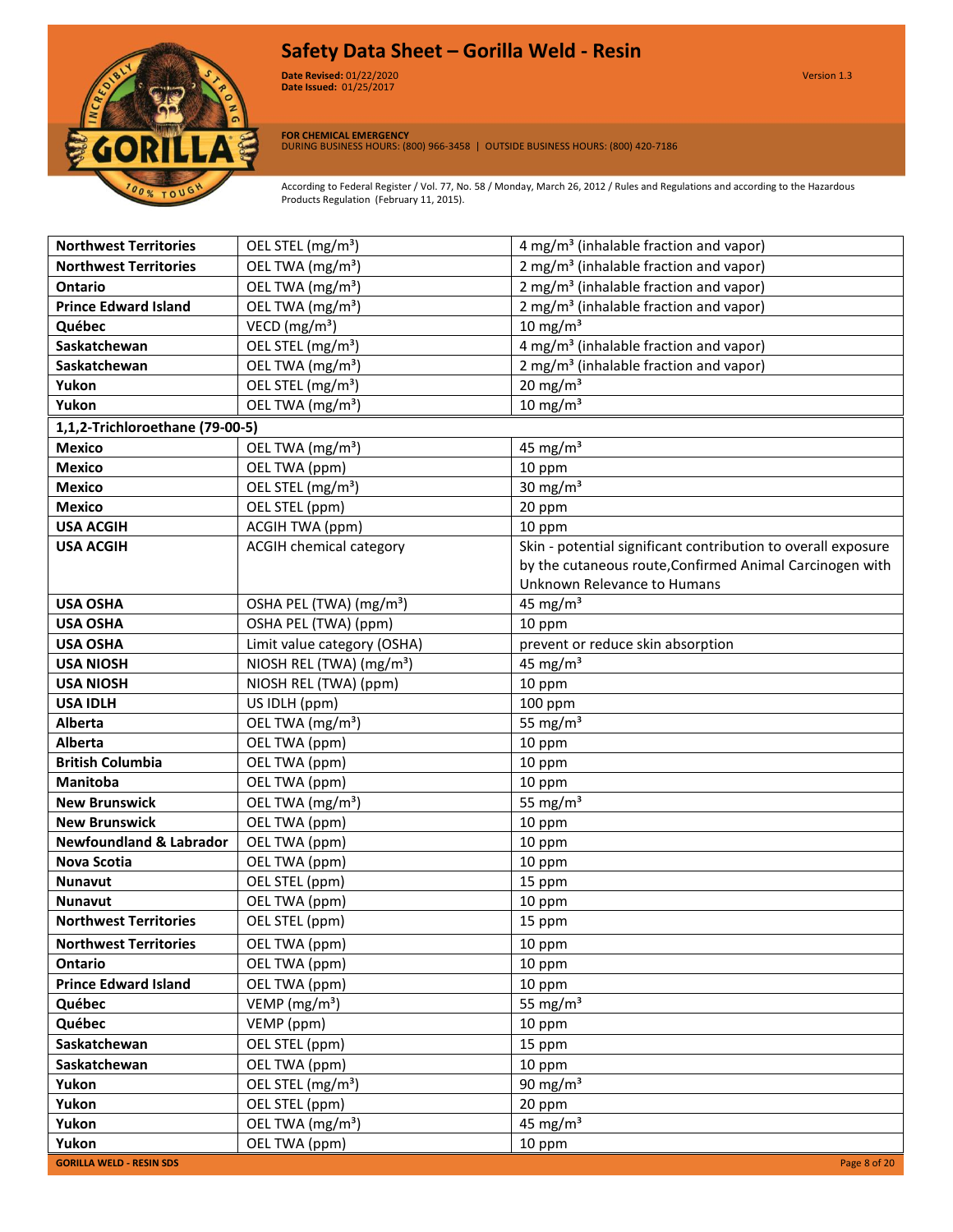

**Date Revised:** 01/22/2020 Version 1.3 **Version 1.0 Date Issued:** 01/25/2017

**FOR CHEMICAL EMERGENCY** DURING BUSINESS HOURS: (800) 966-3458 | OUTSIDE BUSINESS HOURS: (800) 420-7186

According to Federal Register / Vol. 77, No. 58 / Monday, March 26, 2012 / Rules and Regulations and according to the Hazardous Products Regulation (February 11, 2015).

| <b>Cumene (98-82-8)</b>            |                                      |                                   |
|------------------------------------|--------------------------------------|-----------------------------------|
| <b>Mexico</b>                      | OEL TWA (mg/m <sup>3</sup> )         | 245 mg/m <sup>3</sup>             |
| <b>Mexico</b>                      | OEL TWA (ppm)                        | 50 ppm                            |
| <b>Mexico</b>                      | OEL STEL (mg/m <sup>3</sup> )        | 365 mg/m <sup>3</sup>             |
| <b>Mexico</b>                      | OEL STEL (ppm)                       | 75 ppm                            |
| <b>USA ACGIH</b>                   | <b>ACGIH TWA (ppm)</b>               | 50 ppm                            |
| <b>USA OSHA</b>                    | OSHA PEL (TWA) (mg/m <sup>3</sup> )  | 245 mg/m <sup>3</sup>             |
| <b>USA OSHA</b>                    | OSHA PEL (TWA) (ppm)                 | 50 ppm                            |
| <b>USA OSHA</b>                    | Limit value category (OSHA)          | prevent or reduce skin absorption |
| <b>USA NIOSH</b>                   | NIOSH REL (TWA) (mg/m <sup>3</sup> ) | 245 mg/m <sup>3</sup>             |
| <b>USA NIOSH</b>                   | NIOSH REL (TWA) (ppm)                | 50 ppm                            |
| <b>USA IDLH</b>                    | US IDLH (ppm)                        | 900 ppm (10% LEL)                 |
| <b>Alberta</b>                     | OEL TWA (mg/m <sup>3</sup> )         | 246 mg/m <sup>3</sup>             |
| <b>Alberta</b>                     | OEL TWA (ppm)                        | 50 ppm                            |
| <b>British Columbia</b>            | OEL STEL (ppm)                       | 75 ppm                            |
| <b>British Columbia</b>            | OEL TWA (ppm)                        | 25 ppm                            |
| <b>Manitoba</b>                    | OEL TWA (ppm)                        | 50 ppm                            |
| <b>New Brunswick</b>               | OEL TWA (mg/m <sup>3</sup> )         | 246 mg/m <sup>3</sup>             |
| <b>New Brunswick</b>               | OEL TWA (ppm)                        | 50 ppm                            |
| <b>Newfoundland &amp; Labrador</b> | OEL TWA (ppm)                        | 50 ppm                            |
| Nova Scotia                        | OEL TWA (ppm)                        | 50 ppm                            |
| <b>Nunavut</b>                     | OEL STEL (ppm)                       | 74 ppm                            |
| <b>Nunavut</b>                     | OEL TWA (ppm)                        | 50 ppm                            |
| <b>Northwest Territories</b>       | OEL STEL (ppm)                       | 74 ppm                            |
| <b>Northwest Territories</b>       | OEL TWA (ppm)                        | 50 ppm                            |
| <b>Ontario</b>                     | OEL TWA (ppm)                        | 50 ppm                            |
| <b>Prince Edward Island</b>        | OEL TWA (ppm)                        | 50 ppm                            |
| Québec                             | VEMP ( $mg/m3$ )                     | 246 mg/m <sup>3</sup>             |
| Québec                             | VEMP (ppm)                           | 50 ppm                            |
| Saskatchewan                       | OEL STEL (ppm)                       | 74 ppm                            |
| Saskatchewan                       | OEL TWA (ppm)                        | 50 ppm                            |
| Yukon                              | OEL STEL (mg/m <sup>3</sup> )        | 365 mg/m <sup>3</sup>             |
| Yukon                              | OEL STEL (ppm)                       | 75 ppm                            |
| Yukon                              | OEL TWA (mg/m <sup>3</sup> )         | 245 mg/m <sup>3</sup>             |
| Yukon                              | OEL TWA (ppm)                        | 50 ppm                            |
| Acetophenone (98-86-2)             |                                      |                                   |
| <b>USA ACGIH</b>                   | ACGIH TWA (ppm)                      | 10 ppm                            |
| <b>USA AIHA</b>                    | WEEL TWA (ppm)                       | 10 ppm                            |
| <b>Alberta</b>                     | OEL TWA (mg/m <sup>3</sup> )         | 49 mg/m $3$                       |
| <b>Alberta</b>                     | OEL TWA (ppm)                        | 10 ppm                            |
| <b>British Columbia</b>            | OEL TWA (ppm)                        | 10 ppm                            |
| Manitoba                           | OEL TWA (ppm)                        | 10 ppm                            |
| <b>New Brunswick</b>               | OEL TWA (mg/m <sup>3</sup> )         | 49 mg/m $3$                       |
| <b>New Brunswick</b>               | OEL TWA (ppm)                        | 10 ppm                            |
| <b>Newfoundland &amp; Labrador</b> | OEL TWA (ppm)                        | 10 ppm                            |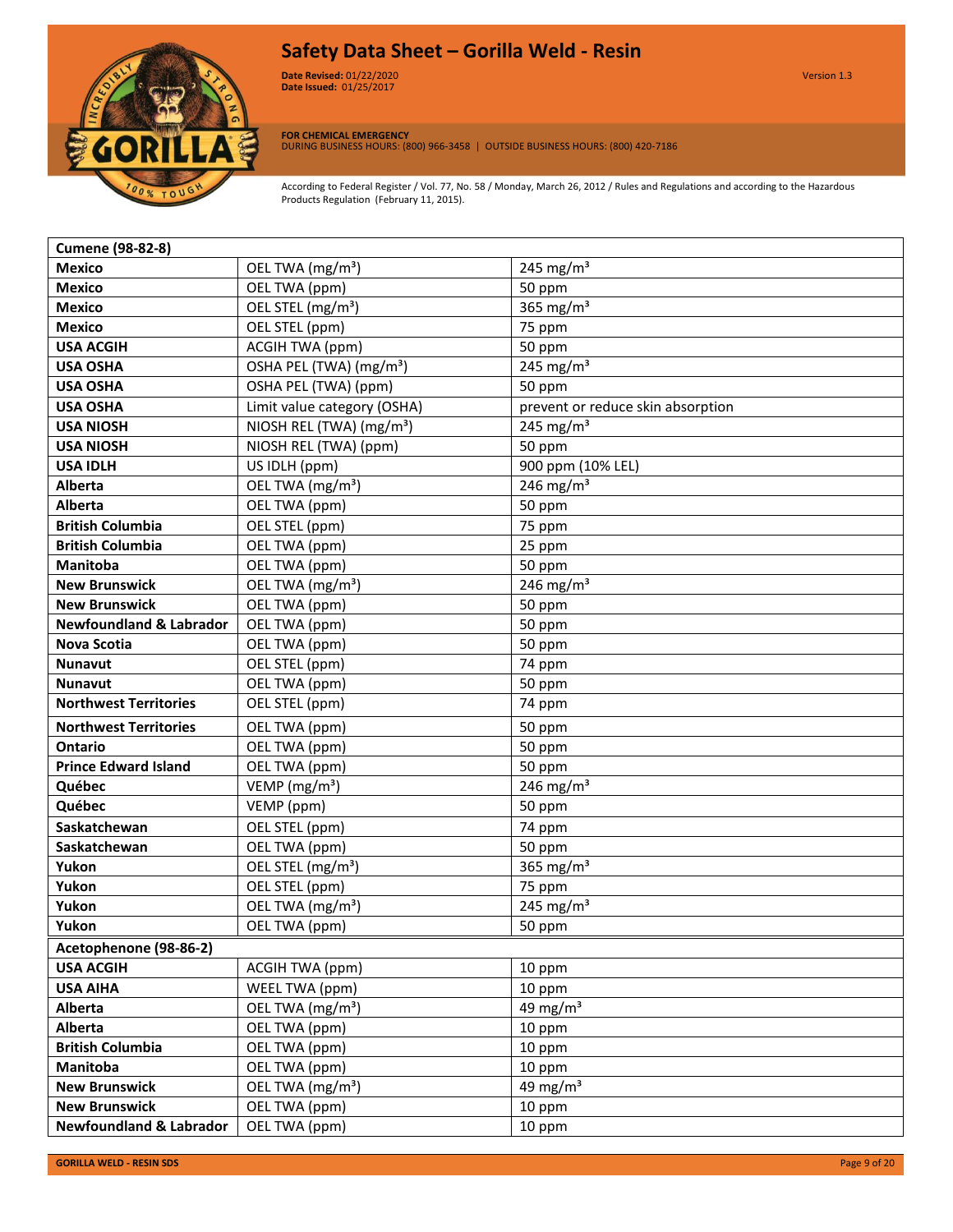

**Date Revised:** 01/22/2020 Version 1.3 **Version 1.0 Date Issued:** 01/25/2017

**FOR CHEMICAL EMERGENCY** DURING BUSINESS HOURS: (800) 966-3458 | OUTSIDE BUSINESS HOURS: (800) 420-7186

According to Federal Register / Vol. 77, No. 58 / Monday, March 26, 2012 / Rules and Regulations and according to the Hazardous Products Regulation (February 11, 2015).

| Nova Scotia                  | OEL TWA (ppm)    | 10 ppm               |
|------------------------------|------------------|----------------------|
| <b>Nunavut</b>               | OEL STEL (ppm)   | 15 ppm               |
| <b>Nunavut</b>               | OEL TWA (ppm)    | 10 ppm               |
| <b>Northwest Territories</b> | OEL STEL (ppm)   | 15 ppm               |
| <b>Northwest Territories</b> | OEL TWA (ppm)    | 10 ppm               |
| <b>Ontario</b>               | OEL TWA (ppm)    | 10 ppm               |
| <b>Prince Edward Island</b>  | OEL TWA (ppm)    | 10 ppm               |
| Québec                       | VEMP ( $mg/m3$ ) | 49 mg/m <sup>3</sup> |
| Québec                       | VEMP (ppm)       | 10 ppm               |
| Saskatchewan                 | OEL STEL (ppm)   | 15 ppm               |
| <b>Saskatchewan</b>          | OEL TWA (ppm)    | 10 ppm               |

# **Exposure Controls**

**Appropriate Engineering Controls:** Emergency eye wash fountains and safety showers should be available in the immediate vicinity of any potential exposure. Ensure adequate ventilation, especially in confined areas. Gas detectors should be used when flammable gases or vapors may be released. Proper grounding procedures to avoid static electricity should be followed. Use explosion-proof equipment. Vapors may be uninhibited and polymerize, causing blockage of vents. Ensure all national/local regulations are observed.

**Personal Protective Equipment:** Gloves. Protective clothing. Protective goggles. Insufficient ventilation: wear respiratory protection. Face shield.



**Materials for Protective Clothing:** Chemically resistant materials and fabrics. Wear fire/flame resistant/retardant clothing. **Hand Protection:** Wear protective gloves.

**Eye Protection:** Chemical safety goggles and face shield.

**Skin and Body Protection:** Wear suitable protective clothing.

**Respiratory Protection:** If exposure limits are exceeded or irritation is experienced, approved respiratory protection should be worn. In case of inadequate ventilation, oxygen deficient atmosphere, or where exposure levels are not known wear approved respiratory protection.

**Environmental Exposure Controls:** Avoid release to the environment. **Other Information:** When using, do not eat, drink or smoke

# **SECTION 9: PHYSICAL AND CHEMICAL PROPERTIES**

| <b>Information on Basic Physical and Chemical Properties</b> |                      |                              |               |
|--------------------------------------------------------------|----------------------|------------------------------|---------------|
| <b>Physical State</b>                                        | ÷                    | Liquid                       |               |
| Appearance                                                   |                      | : Off-white                  |               |
| Odor                                                         | ÷                    | Like acrylic                 |               |
| <b>Odor Threshold</b>                                        | $\ddot{\cdot}$       | Not available                |               |
| рH                                                           | ÷                    | Not available                |               |
| <b>Evaporation Rate</b>                                      | :                    | Not available                |               |
| <b>Melting Point</b>                                         | ÷                    | Not available                |               |
| <b>Freezing Point</b>                                        | $\ddot{\phantom{a}}$ | Not available                |               |
| <b>Boiling Point</b>                                         | $\ddot{\cdot}$       | 100 °C (212 °F)              |               |
| <b>Flash Point</b>                                           | ÷                    | 8.9 °C (48.02 °F) Closed Cup |               |
| <b>Auto-ignition Temperature</b>                             | ÷                    | Not available                |               |
| <b>GORILLA WELD - RESIN SDS</b>                              |                      |                              | Page 10 of 20 |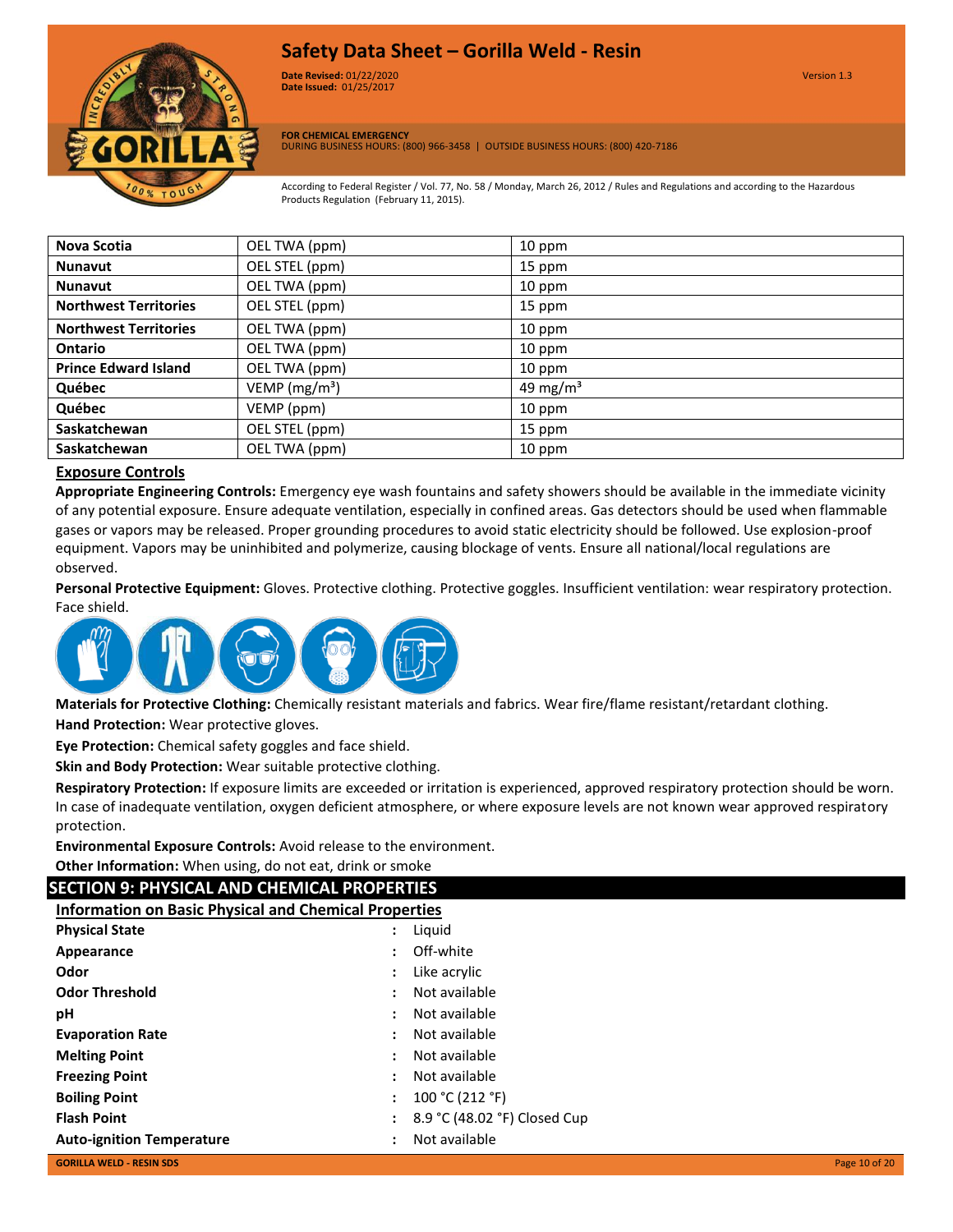

**Date Revised:** 01/22/2020 Version 1.3 **Version 1.0 Date Issued:** 01/25/2017

**FOR CHEMICAL EMERGENCY**

DURING BUSINESS HOURS: (800) 966-3458 | OUTSIDE BUSINESS HOURS: (800) 420-7186

According to Federal Register / Vol. 77, No. 58 / Monday, March 26, 2012 / Rules and Regulations and according to the Hazardous Products Regulation (February 11, 2015).

| <b>Decomposition Temperature</b>              | $\ddot{\phantom{a}}$ | Not available           |
|-----------------------------------------------|----------------------|-------------------------|
| Flammability (solid, gas)                     | ÷                    | Not available           |
| <b>Lower Flammable Limit</b>                  | ÷                    | Not available           |
| Upper Flammable Limit                         | $\ddot{\phantom{a}}$ | Not available           |
| <b>Vapor Pressure</b>                         | $\ddot{\phantom{a}}$ | Not available           |
| Relative Vapor Density at 20°C                | $\ddot{\phantom{a}}$ | Not available           |
| <b>Relative Density</b>                       | $\ddot{\phantom{a}}$ | Not available           |
| <b>Specific Gravity</b>                       | $\ddot{\phantom{a}}$ | 0.979 g/cm <sup>3</sup> |
| Solubility                                    | $\ddot{\phantom{a}}$ | Not available           |
| <b>Partition Coefficient: N-Octanol/Water</b> | ÷                    | Not available           |
| <b>Viscosity</b>                              |                      | Not available           |

# **SECTION 10: STABILITY AND REACTIVITY**

**Reactivity:** Reacts violently with strong oxidizers. Increased risk of fire or explosion. The product is normally supplied in a stabilized form. If the permissible storage period and/or storage temperature is exceeded, the product may polymerize with heat evolution. Polymerization with heat evolution may occur in the presence of radical forming substances (e.g. peroxides), reducing substances, and/or heavy metal ions. Product reacts violently or explosively with alkali metals, alkaline earth metals, various metal powders, strong alkalis, ammonia, and other incompatible materials. Reacts vigorously with water producing heat. Contact with metals and water liberates hydrogen.

**Chemical Stability:** Extremely flammable liquid and vapor. May form flammable or explosive vapor-air mixture. Stabilized product. **Possibility of Hazardous Reactions:** This product contains components that undergo hazardous polymerization, however, they are stabilized by the other ingredients. Hazardous polymerization can occur in contact with certain incompatible materials. Hazardous polymerization may occur if the substance is not stabilized. Hazardous polymerization may occur if exposed to high temperature. **Conditions to Avoid:** Direct sunlight, extremely high or low temperatures, heat, hot surfaces, sparks, open flames, incompatible materials, and other ignition sources.

**Incompatible Materials:** Strong acids, strong bases, strong oxidizers. Ammonia. Organic peroxides. Peroxides. Polymerization catalysts. Amines. Ultraviolet light. Light. Free radical initiators. Reducing agents. Heavy metal ions. Mineral acids. Iodides. Sulfides. Isocyanates.

**Hazardous Decomposition Products:** Under normal conditions of storage and use, hazardous decomposition products should not be produced.

# **SECTION 11: TOXICOLOGICAL INFORMATION**

**Information on Toxicological Effects - Product**

**LD50 and LC50 Data:** Not available **Acute Toxicity (Oral):** Not classified **Acute Toxicity (Dermal):** Not classified **Acute Toxicity (Inhalation):** Not classified

**Skin Corrosion/Irritation:** Causes skin irritation.

*Gorilla Weld* contains Methacrylic Acid CAS No. 79-41-4 which, according to Annex 1, Table 3.2.3 of CLP carries the H314: corrosive classification. Product level dermal corrosivity testing for Gorilla Weld confirms the product is classified as a skin irritant rather than corrosive. Positive results in a valid and accepted skin corrosion test (Corrositex test) classifies the mixture as Non-corrosive utilizing multiple replicate samples indicating highly reproducible results. As a result, the health hazard and transport classification have been changed to reflect the Weld results: UN Non-Corrosive and not a GHS Category 1.

**Eye Damage/Irritation:** Causes serious eye damage. **Respiratory or Skin Sensitization:** May cause an allergic skin reaction.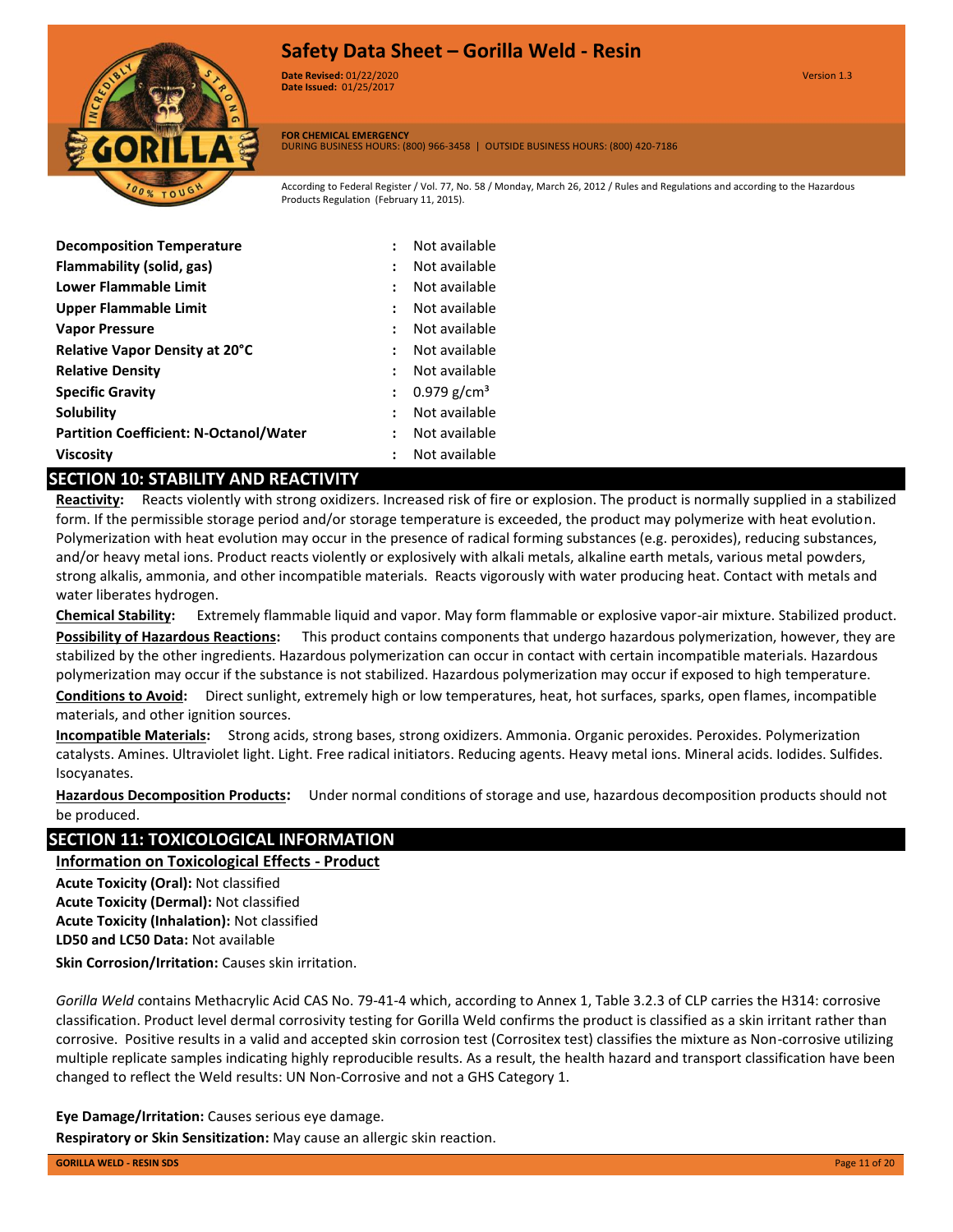

**Date Revised:** 01/22/2020 Version 1.3 **Version 1.0 Date Issued:** 01/25/2017

**FOR CHEMICAL EMERGENCY** DURING BUSINESS HOURS: (800) 966-3458 | OUTSIDE BUSINESS HOURS: (800) 420-7186

According to Federal Register / Vol. 77, No. 58 / Monday, March 26, 2012 / Rules and Regulations and according to the Hazardous Products Regulation (February 11, 2015).

**Germ Cell Mutagenicity:** Not classified

**Carcinogenicity:** Not classified

**Specific Target Organ Toxicity (Repeated Exposure):** Not classified

**Reproductive Toxicity:** Not classified

**Specific Target Organ Toxicity (Single Exposure):** May cause respiratory irritation.

**Aspiration Hazard:** Not classified

**Symptoms/Injuries After Inhalation:** Irritation of the respiratory tract and the other mucous membranes. May be corrosive to the respiratory tract. Symptoms of respiratory complications (lung edema) may occur several hours after exposure.

**Symptoms/Injuries After Skin Contact:** Causes severe irritation. May cause an allergic skin reaction.

**Symptoms/Injuries After Eye Contact:** Causes permanent damage to the cornea, iris, or conjunctiva.

**Symptoms/Injuries After Ingestion:** Ingestion may cause adverse effects. May cause gastrointestinal irritation. **Chronic Symptoms:** None anticipated.

# **Information on Toxicological Effects - Ingredient(s)**

**LD50 and LC50 Data:**

| Methyl methacrylate (80-62-6)                                     |                                        |
|-------------------------------------------------------------------|----------------------------------------|
| <b>LD50 Oral Rat</b>                                              | 8420 - 10000 mg/kg                     |
| <b>LD50 Dermal Rabbit</b>                                         | 5000 - 7500 mg/kg                      |
| <b>LC50 Inhalation Rat</b>                                        | 29 mg/l/4h                             |
| <b>LC50 Inhalation Rat</b>                                        | 7093 ppm/4h                            |
| Methacrylic acid (79-41-4)                                        |                                        |
| <b>LD50 Oral Rat</b>                                              | 1060 mg/kg                             |
| <b>LD50 Dermal Rabbit</b>                                         | 500 - 1000 mg/kg                       |
| <b>LC50 Inhalation Rat</b>                                        | 7.1 mg/l/4h                            |
| <b>ATE US/CA (vapors)</b>                                         | 7.10 mg/l/4h                           |
| Cumene hydroperoxide (80-15-9)                                    |                                        |
| <b>LD50 Oral Rat</b>                                              | 382 mg/kg                              |
| <b>LD50 Dermal Rabbit</b>                                         | 0.126 ml/kg                            |
| <b>LC50 Inhalation Rat</b>                                        | 220 ppm/4h                             |
| <b>LC50 Inhalation Rat</b>                                        | 1.4 $mg/l/4h$                          |
| ATE US/CA (dermal)                                                | 1,100.00 mg/kg body weight             |
| ATE US/CA (dust, mist)                                            | 0.50 mg/l/4h                           |
| Benzenesulfonic acid, oxybis[dodecyl-, disodium salt (25167-32-2) |                                        |
| <b>LD50 Oral Rat</b>                                              | 1000 mg/kg                             |
| <b>LD50 Dermal Rabbit</b>                                         | > 2000 mg/kg                           |
| 2,6-Di-tert-butyl-p-cresol (128-37-0)                             |                                        |
| <b>LD50 Oral Rat</b>                                              | > 2930 mg/kg (Species: Sprague-Dawley) |
| <b>LD50 Dermal Rat</b>                                            | > 2000 mg/kg                           |
| 1,1,2-Trichloroethane (79-00-5)                                   |                                        |
| LD50 Oral Rat                                                     | 836 mg/kg                              |
| <b>LD50 Dermal Rabbit</b>                                         | 5371 mg/kg                             |
| <b>LC50 Inhalation Rat</b>                                        | 2.78 mg/l (Exposure time: 8 h)         |
| ATE US/CA (dermal)                                                | 1,100.00 mg/kg body weight             |
| <b>Cumene (98-82-8)</b>                                           |                                        |
| <b>LD50 Oral Rat</b>                                              | 2260 mg/kg                             |
| <b>LD50 Dermal Rabbit</b>                                         | 10000 mg/kg                            |
| <b>GORILLA WELD - RESIN SDS</b>                                   | Page 12 of 20                          |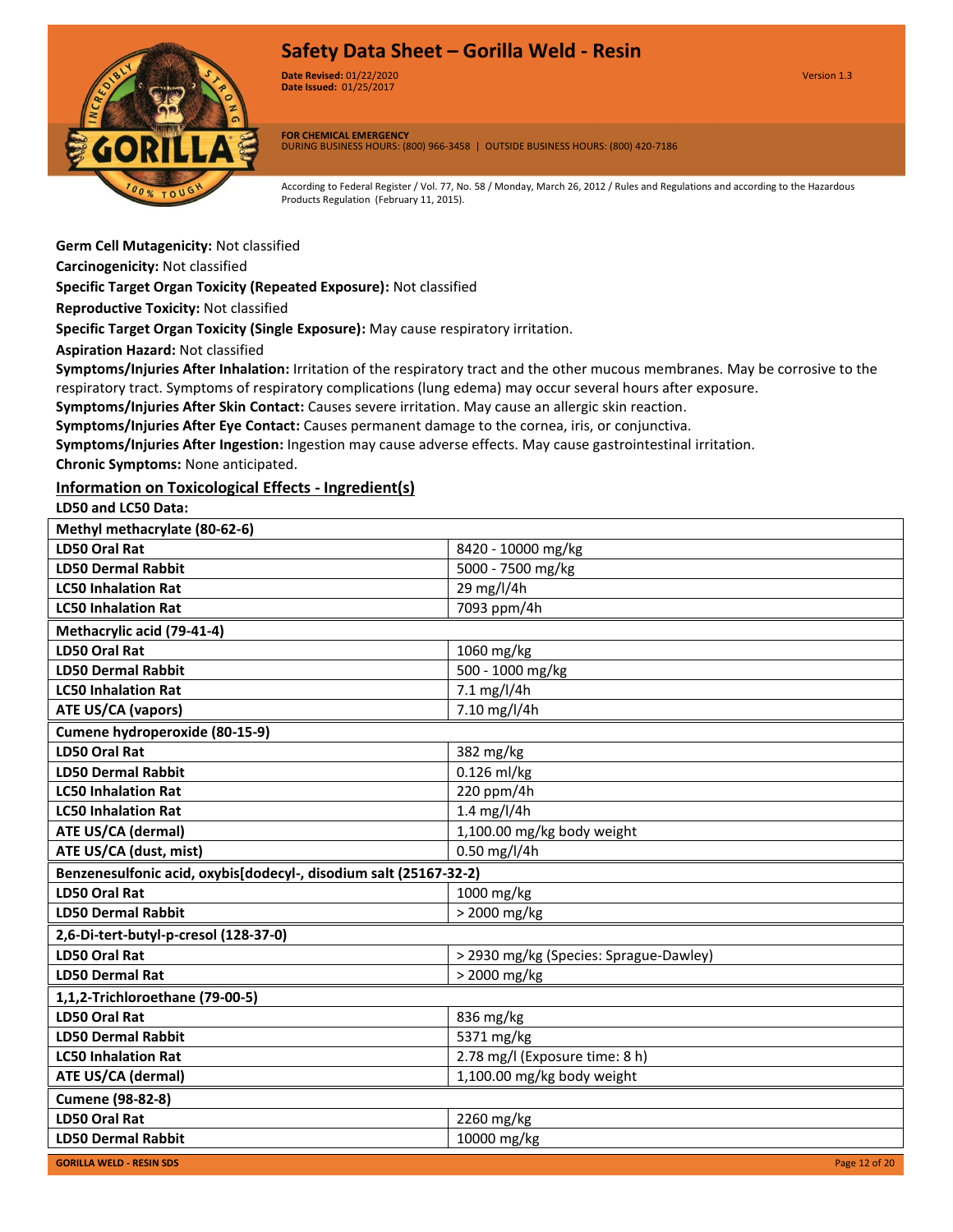

**Date Revised:** 01/22/2020 Version 1.3 **Version 1.0 Date Issued:** 01/25/2017

**FOR CHEMICAL EMERGENCY** DURING BUSINESS HOURS: (800) 966-3458 | OUTSIDE BUSINESS HOURS: (800) 420-7186

According to Federal Register / Vol. 77, No. 58 / Monday, March 26, 2012 / Rules and Regulations and according to the Hazardous Products Regulation (February 11, 2015).

| <b>LC50 Inhalation Rat</b>                       | 9.83 mg/l/4h                                                    |
|--------------------------------------------------|-----------------------------------------------------------------|
| <b>LC50 Inhalation Rat</b>                       | > 3577 ppm (Exposure time: 6 h)                                 |
| Acetophenone (98-86-2)                           |                                                                 |
| LD50 Oral Rat                                    | 900 mg/kg                                                       |
| <b>LD50 Dermal Rabbit</b>                        | 1760 mg/kg                                                      |
| Methyl methacrylate (80-62-6)                    |                                                                 |
| <b>IARC Group</b>                                | 3                                                               |
| Talc (14807-96-6)                                |                                                                 |
| <b>IARC Group</b>                                | 3                                                               |
| <b>National Toxicology Program (NTP) Status</b>  | Evidence of Carcinogenicity.                                    |
| 2,6-Di-tert-butyl-p-cresol (128-37-0)            |                                                                 |
| <b>IARC Group</b>                                | 3                                                               |
| 1,1,2-Trichloroethane (79-00-5)                  |                                                                 |
| <b>IARC Group</b>                                | 3                                                               |
| <b>Cumene (98-82-8)</b>                          |                                                                 |
| <b>IARC Group</b>                                | 2B                                                              |
| <b>National Toxicology Program (NTP) Status</b>  | Evidence of Carcinogenicity, Reasonably anticipated to be Human |
|                                                  | Carcinogen.                                                     |
| <b>OSHA Hazard Communication Carcinogen List</b> | In OSHA Hazard Communication Carcinogen list.                   |
| <b>SECTION 12: ECOLOGICAL INFORMATION</b>        |                                                                 |

# **Toxicity**

**Ecology - General:** Harmful to aquatic life. Harmful to aquatic life with long lasting effects.

| Methyl methacrylate (80-62-6)                                     |                                                                                    |  |
|-------------------------------------------------------------------|------------------------------------------------------------------------------------|--|
| LC50 Fish 1                                                       | 243 - 275 mg/l (Exposure time: 96 h - Species: Pimephales promelas [flow-through]) |  |
| EC50 Daphnia 1                                                    | 69 mg/l (Exposure time: 48 h - Species: Daphnia magna)                             |  |
| LC50 Fish 2                                                       | 125.5 - 190.7 mg/l (Exposure time: 96 h - Species: Pimephales promelas [static])   |  |
| Methacrylic acid (79-41-4)                                        |                                                                                    |  |
| LC50 Fish 1                                                       | 85 mg/l (Exposure Time: 96 h - Species: Oncorhynchus mykiss[flow-through])         |  |
| ErC50 (algae)                                                     | 14 mg/l                                                                            |  |
| <b>NOEC Chronic Crustacea</b>                                     | 53 mg/l                                                                            |  |
| Cumene hydroperoxide (80-15-9)                                    |                                                                                    |  |
| LC50 Fish 1                                                       | 3.9 mg/l (Exposure time: 96 h - Species: Oncorhynchus mykiss [static])             |  |
| Talc (14807-96-6)                                                 |                                                                                    |  |
| LC50 Fish 1                                                       | > 100 g/l (Exposure time: 96 h - Species: Brachydanio rerio [semi-static])         |  |
| Benzenesulfonic acid, oxybis[dodecyl-, disodium salt (25167-32-2) |                                                                                    |  |
| LC50 Fish 1                                                       | 3.85 mg/l (Exposure time: 96 h - Species: Pimephales promelas [flow-through])      |  |
| EC50 Daphnia 1                                                    | 3.63 mg/l (Exposure time: 48 h - Species: Daphnia magna)                           |  |
| LC50 Fish 2                                                       | 6.81 mg/l (Exposure time: 96 h - Species: Lepomis macrochirus [static])            |  |
| 2,6-Di-tert-butyl-p-cresol (128-37-0)                             |                                                                                    |  |
| EC50 Daphnia 1                                                    | 0.48 mg/l (Exposure time: 48 h - Species: Daphnia magna)                           |  |
| <b>EC50 Other Aquatic Organisms 2</b>                             | 0.43 mg/l (Exposure time: 72 h - Species: Desmodesmus subspicatus)                 |  |
| 1,1,2-Trichloroethane (79-00-5)                                   |                                                                                    |  |
| LC50 Fish 1                                                       | 81.6 mg/l (Exposure time: 96 h - Species: Pimephales promelas [flow-through])      |  |
| EC50 Daphnia 1                                                    | 18 mg/l (Exposure time: 48 h - Species: Daphnia magna)                             |  |
| <b>GORILLA WELD - RESIN SDS</b>                                   | Page 13 of 20                                                                      |  |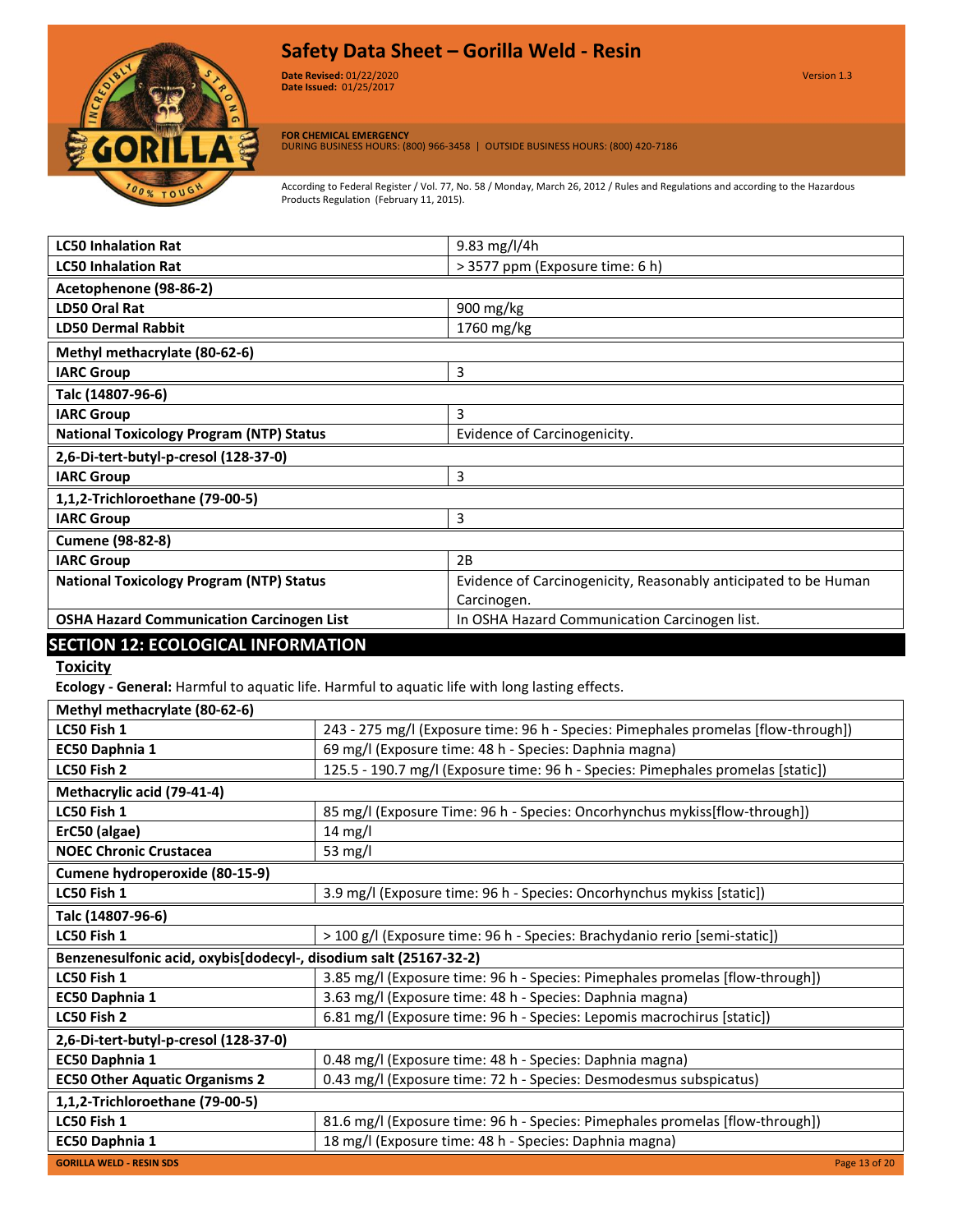

**Date Revised:** 01/22/2020 Version 1.3 **Version 1.0 Date Issued:** 01/25/2017

**FOR CHEMICAL EMERGENCY** DURING BUSINESS HOURS: (800) 966-3458 | OUTSIDE BUSINESS HOURS: (800) 420-7186

According to Federal Register / Vol. 77, No. 58 / Monday, March 26, 2012 / Rules and Regulations and according to the Hazardous Products Regulation (February 11, 2015).

| LC50 Fish 2                                     | 35 - 47 mg/l (Exposure time: 96 h - Species: Lepomis macrochirus [static])           |  |
|-------------------------------------------------|--------------------------------------------------------------------------------------|--|
| EC50 Daphnia 2                                  | 57 - 110 mg/l (Exposure time: 48 h - Species: Daphnia magna [Static])                |  |
| <b>Cumene (98-82-8)</b>                         |                                                                                      |  |
| LC50 Fish 1                                     | 6.04 - 6.61 mg/l (Exposure time: 96 h - Species: Pimephales promelas [flow-through]) |  |
| LC50 Fish 2                                     | 4.8 mg/l (Exposure time: 96 h - Species: Oncorhynchus mykiss [flow-through])         |  |
| EC50 Daphnia 2                                  | 7.9 - 14.1 mg/l (Exposure time: 48 h - Species: Daphnia magna [Static])              |  |
| <b>NOEC Chronic Crustacea</b>                   | $0.35$ mg/l                                                                          |  |
| <b>NOEC Chronic Algae</b>                       | $0.22$ mg/l                                                                          |  |
| Acetophenone (98-86-2)                          |                                                                                      |  |
| LC50 Fish 1                                     | 162 mg/l (Exposure time: 96 h - Species: Pimephales promelas [flow-through])         |  |
| LC50 Fish 2                                     | 155 mg/l (Exposure time: 96 h - Species: Pimephales promelas [static])               |  |
| <b>Persistence and Degradability</b>            |                                                                                      |  |
| <b>GORILLA WELD RESIN</b>                       |                                                                                      |  |
| <b>Persistence and Degradability</b>            | May cause long-term adverse effects in the environment.                              |  |
| <b>Bioaccumulative Potential</b>                |                                                                                      |  |
| <b>GORILLA WELD RESIN</b>                       |                                                                                      |  |
| <b>Bioaccumulative Potential</b>                | Not established.                                                                     |  |
| Methyl methacrylate (80-62-6)                   |                                                                                      |  |
| Log Pow                                         | 0.7                                                                                  |  |
| Methacrylic acid (79-41-4)                      |                                                                                      |  |
| Log Pow                                         | 0.93                                                                                 |  |
| Cumene hydroperoxide (80-15-9)                  |                                                                                      |  |
| <b>BCF Fish 1</b>                               | 35.5                                                                                 |  |
| Talc (14807-96-6)                               |                                                                                      |  |
| <b>BCF Fish 1</b><br>(no known bioaccumulation) |                                                                                      |  |
| 2,6-Di-tert-butyl-p-cresol (128-37-0)           |                                                                                      |  |
| <b>BCF Fish 1</b>                               | 230 - 2500                                                                           |  |
| Log Pow                                         | 4.17                                                                                 |  |
| 1,1,2-Trichloroethane (79-00-5)                 |                                                                                      |  |
| <b>BCF Fish 1</b>                               | $0.7 - 6.7$                                                                          |  |
| Log Pow                                         | 1.89                                                                                 |  |
| <b>Cumene (98-82-8)</b>                         |                                                                                      |  |
| <b>BCF Fish 1</b>                               | 35.5                                                                                 |  |
| Log Pow                                         | 3.7                                                                                  |  |
| Acetophenone (98-86-2)                          |                                                                                      |  |
| Log Pow                                         | 1.7                                                                                  |  |
|                                                 |                                                                                      |  |

**Mobility in Soil** Not available

#### **Other Adverse Effects**

**Other Information:** Avoid release to the environment.

# **SECTION 13: DISPOSAL CONSIDERATIONS**

**Waste Disposal Recommendations:** Dispose of contents/container in accordance with local, regional, national, territorial, provincial, and international regulations

**Additional Information:** Handle empty containers with care because residual vapors are flammable. Do not pressurize, cut, or weld containers.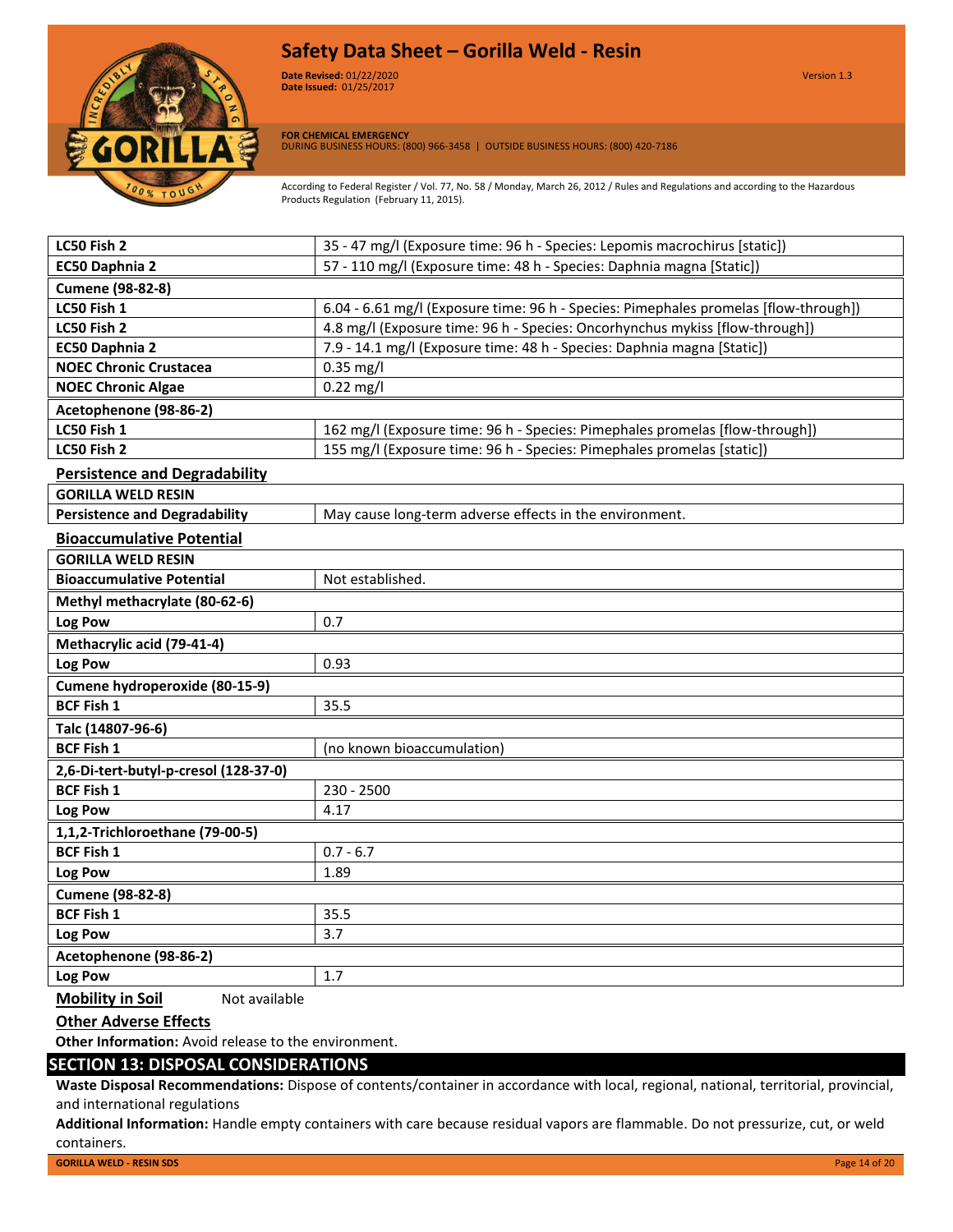

**Date Revised:** 01/22/2020 Version 1.3 **Version 1.0 Date Issued:** 01/25/2017

**FOR CHEMICAL EMERGENCY** DURING BUSINESS HOURS: (800) 966-3458 | OUTSIDE BUSINESS HOURS: (800) 420-7186

According to Federal Register / Vol. 77, No. 58 / Monday, March 26, 2012 / Rules and Regulations and according to the Hazardous Products Regulation (February 11, 2015).

**Ecology - Waste Materials:** Avoid release to the environment. This material is hazardous to the aquatic environment. Keep out of sewers and waterways.

# **SECTION 14: TRANSPORT INFORMATION**

The shipping description(s) stated herein were prepared in accordance with certain assumptions at the time the SDS was authored, and can vary based on a number of variables that may or may not have been known at the time the SDS was issued.

| In Accordance with DOT       |                |                            |
|------------------------------|----------------|----------------------------|
| <b>Proper Shipping Name</b>  |                | : FLAMMABLE LIQUID, n.o.s. |
|                              |                | (METHYL METHACRYLATE)      |
| <b>Hazard Class</b>          |                | : 3                        |
| <b>Identification Number</b> |                | : UN1993                   |
| <b>Label Codes</b>           |                | 3                          |
| <b>Packing Group</b>         |                | Ш                          |
| <b>ERG Number</b>            |                | : 128                      |
| In Accordance with IMDG      |                |                            |
| <b>Proper Shipping Name</b>  |                | : FLAMMABLE LIQUID, n.o.s. |
|                              |                | (METHYL METHACRYLATE)      |
| <b>Hazard Class</b>          |                | : 3                        |
| <b>Identification Number</b> |                | : UN1993                   |
| <b>Label Codes</b>           | ÷              | -3                         |
| <b>Packing Group</b>         |                | - 11                       |
| EmS-No. (Fire)               |                | $E$ F-F                    |
| EmS-No. (Spillage)           |                | $: S-E$                    |
| In Accordance with IATA      |                |                            |
| <b>Proper Shipping Name</b>  |                | : FLAMMABLE LIQUID, n.o.s. |
|                              |                | (METHYL METHACRYLATE)      |
| <b>Identification Number</b> |                | : 3                        |
| <b>Hazard Class</b>          |                | : UN1993                   |
| <b>Label Codes</b>           | ÷              | 3                          |
| <b>Packing Group</b>         |                | - 11                       |
| <b>ERG Code (IATA)</b>       |                | : 3L                       |
| In Accordance with TDG       |                |                            |
| <b>Proper Shipping Name</b>  |                | : FLAMMABLE LIQUID, n.o.s. |
|                              |                | (METHYL METHACRYLATE)      |
| <b>Hazard Class</b>          |                | : 3                        |
| <b>Identification Number</b> |                | : UN1993                   |
| <b>Label Codes</b>           | $\ddot{\cdot}$ | 3                          |
| <b>Packing Group</b>         |                | Ш                          |

# **SECTION 15: REGULATORY INFORMATION**

**US Federal Regulations**

| <b>GORILLA WELD RESIN</b>                  |                                 |
|--------------------------------------------|---------------------------------|
| <b>SARA Section 311/312 Hazard Classes</b> | Fire hazard                     |
|                                            | Immediate (acute) health hazard |
|                                            | Reactive hazard                 |
| Methyl methacrylate (80-62-6)              |                                 |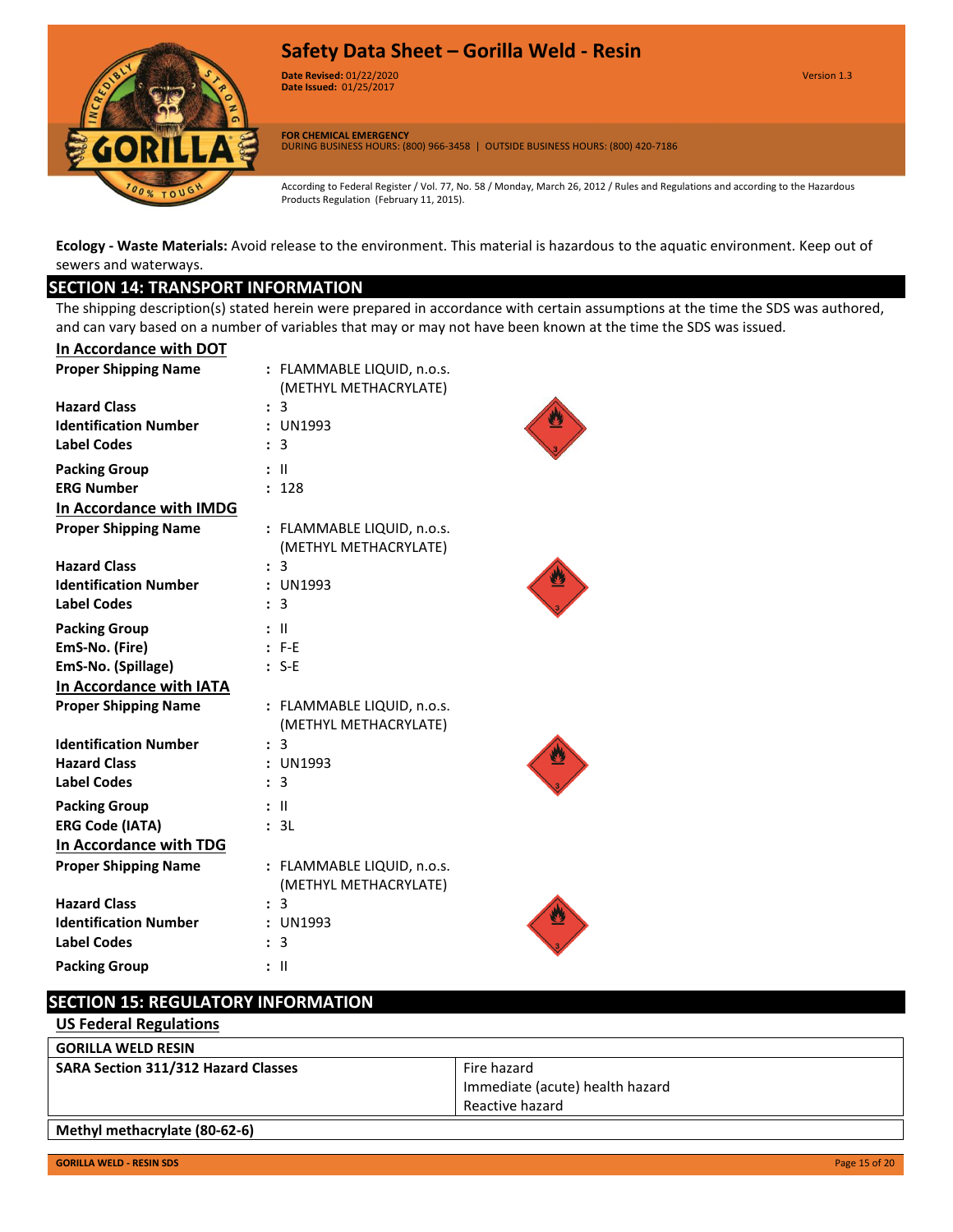

**Date Revised:** 01/22/2020 Version 1.3 **Version 1.0 Date Issued:** 01/25/2017

**FOR CHEMICAL EMERGENCY** DURING BUSINESS HOURS: (800) 966-3458 | OUTSIDE BUSINESS HOURS: (800) 420-7186

According to Federal Register / Vol. 77, No. 58 / Monday, March 26, 2012 / Rules and Regulations and according to the Hazardous Products Regulation (February 11, 2015).

| Listed on the United States TSCA (Toxic Substances Control Act) inventory                             |                                                                       |  |
|-------------------------------------------------------------------------------------------------------|-----------------------------------------------------------------------|--|
| Subject to reporting requirements of United States SARA Section 313                                   |                                                                       |  |
| <b>EPA TSCA Regulatory Flag</b>                                                                       | T - T - indicates a substance that is the subject of a Section 4 test |  |
|                                                                                                       | rule under TSCA                                                       |  |
| <b>CERCLA RQ</b>                                                                                      | 1000 lb                                                               |  |
| <b>SARA Section 313 - Emission Reporting</b>                                                          | 1.0%                                                                  |  |
| Methacrylic acid (79-41-4)                                                                            |                                                                       |  |
| Listed on the United States TSCA (Toxic Substances Control Act) inventory                             |                                                                       |  |
| 2-Propenoic acid, 2-methyl-, methyl ester, polymer with 1,3-butadiene and ethenylbenzene (25053-09-2) |                                                                       |  |
| Listed on the United States TSCA (Toxic Substances Control Act) inventory                             |                                                                       |  |
| <b>EPA TSCA Regulatory Flag</b>                                                                       | XU - XU - indicates a substance exempt from reporting under the       |  |
|                                                                                                       | Inventory Update Reporting Rule, i.e, Partial Updating of the TSCA    |  |
|                                                                                                       | Inventory Data Base Production and Site Reports (40 CFR 710(C))       |  |
| 2-Propenoic acid, 2-methyl-, phosphinicobis(oxy-2,1-ethanediyl) ester (32435-46-4)                    |                                                                       |  |
| Listed on the United States TSCA (Toxic Substances Control Act) inventory                             |                                                                       |  |
| Cumene hydroperoxide (80-15-9)                                                                        |                                                                       |  |
| Listed on the United States TSCA (Toxic Substances Control Act) inventory                             |                                                                       |  |
| Subject to reporting requirements of United States SARA Section 313                                   |                                                                       |  |
| <b>CERCLA RQ</b>                                                                                      | 10 lb                                                                 |  |
| <b>SARA Section 313 - Emission Reporting</b>                                                          | 1.0%                                                                  |  |
| Talc (14807-96-6)                                                                                     |                                                                       |  |
| Listed on the United States TSCA (Toxic Substances Control Act) inventory                             |                                                                       |  |
| Benzenesulfonic acid, oxybis[dodecyl-, disodium salt (25167-32-2)                                     |                                                                       |  |
| Listed on the United States TSCA (Toxic Substances Control Act) inventory                             |                                                                       |  |
| 2,6-Di-tert-butyl-p-cresol (128-37-0)                                                                 |                                                                       |  |
| Listed on the United States TSCA (Toxic Substances Control Act) inventory                             |                                                                       |  |
| 1,1,2-Trichloroethane (79-00-5)                                                                       |                                                                       |  |
| Listed on the United States TSCA (Toxic Substances Control Act) inventory                             |                                                                       |  |
| Subject to reporting requirements of United States SARA Section 313                                   |                                                                       |  |
| <b>CERCLA RQ</b>                                                                                      | 100 lb                                                                |  |
| <b>SARA Section 313 - Emission Reporting</b>                                                          | 1.0%                                                                  |  |
| <b>Cumene (98-82-8)</b>                                                                               |                                                                       |  |
| Listed on the United States TSCA (Toxic Substances Control Act) inventory                             |                                                                       |  |
| Subject to reporting requirements of United States SARA Section 313                                   |                                                                       |  |
| <b>CERCLA RQ</b>                                                                                      | $\sqrt{5000}$ lb                                                      |  |
| <b>SARA Section 313 - Emission Reporting</b>                                                          | 1.0%                                                                  |  |
| Acetophenone (98-86-2)                                                                                |                                                                       |  |
| Listed on the United States TSCA (Toxic Substances Control Act) inventory                             |                                                                       |  |
| Subject to reporting requirements of United States SARA Section 313                                   |                                                                       |  |
| <b>EPA TSCA Regulatory Flag</b>                                                                       | T - T - indicates a substance that is the subject of a Section 4 test |  |
|                                                                                                       | rule under TSCA                                                       |  |
| <b>CERCLA RQ</b>                                                                                      | 5000 lb                                                               |  |
| <b>SARA Section 313 - Emission Reporting</b>                                                          | 1.0%                                                                  |  |
| <b>US State Regulations</b>                                                                           |                                                                       |  |
| 1,1,2-Trichloroethane (79-00-5)                                                                       |                                                                       |  |

**GORILLA WELD - RESIN SDS** Page 16 of 20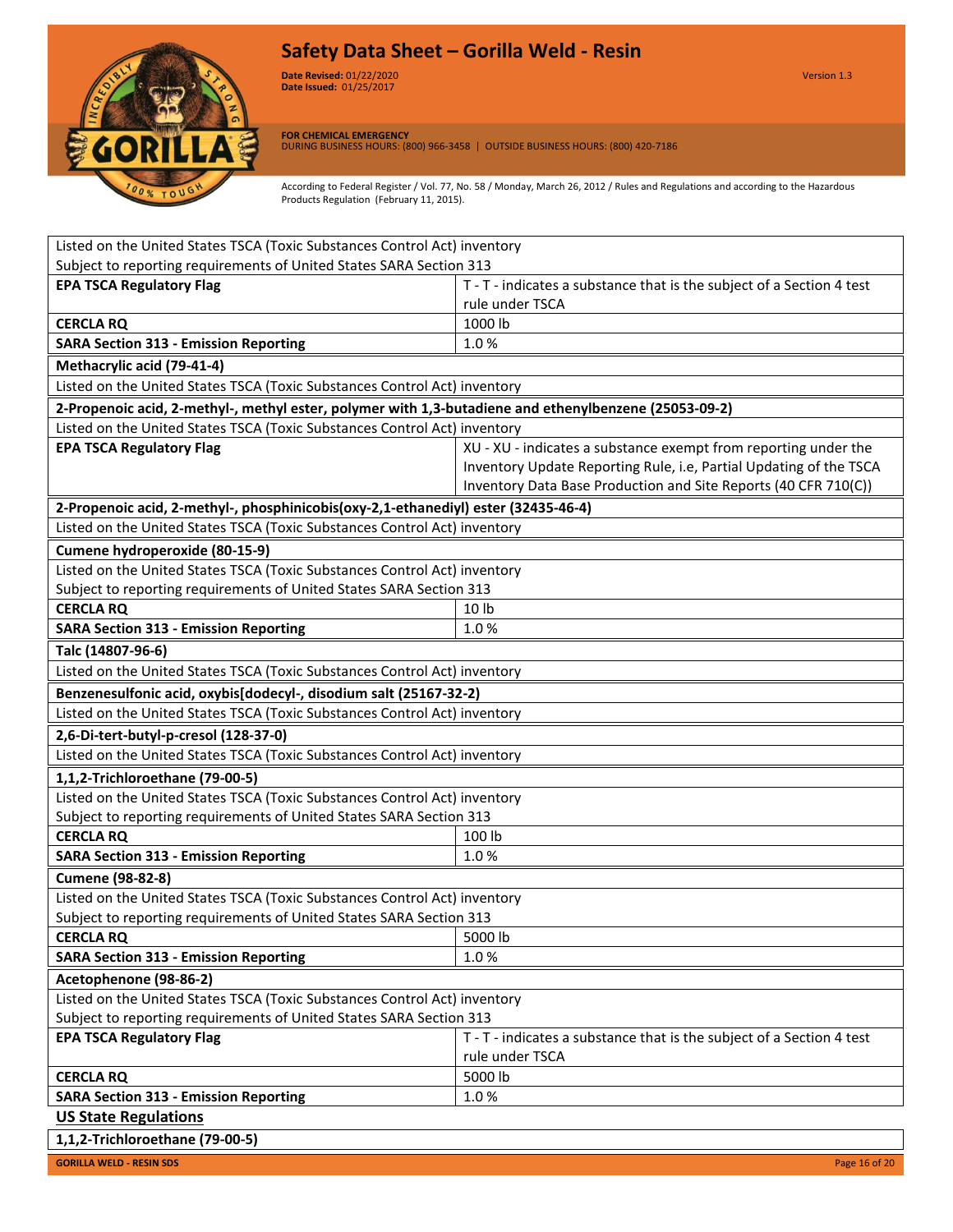

**Date Revised:** 01/22/2020 Version 1.3 **Version 1.0 Date Issued:** 01/25/2017

**FOR CHEMICAL EMERGENCY** DURING BUSINESS HOURS: (800) 966-3458 | OUTSIDE BUSINESS HOURS: (800) 420-7186

According to Federal Register / Vol. 77, No. 58 / Monday, March 26, 2012 / Rules and Regulations and according to the Hazardous Products Regulation (February 11, 2015).

| U.S. - California - Proposition 65 - Carcinogens List                                                                               | WARNING: This product contains chemicals known to the State of |  |
|-------------------------------------------------------------------------------------------------------------------------------------|----------------------------------------------------------------|--|
|                                                                                                                                     | California to cause cancer.                                    |  |
| <b>Cumene (98-82-8)</b>                                                                                                             |                                                                |  |
| U.S. - California - Proposition 65 - Carcinogens List                                                                               | WARNING: This product contains chemicals known to the State of |  |
|                                                                                                                                     | California to cause cancer.                                    |  |
| Methyl methacrylate (80-62-6)                                                                                                       |                                                                |  |
| U.S. - Massachusetts - Right To Know List                                                                                           |                                                                |  |
| U.S. - New Jersey - Right to Know Hazardous Substance List                                                                          |                                                                |  |
| U.S. - Pennsylvania - RTK (Right to Know) - Environmental Hazard List                                                               |                                                                |  |
| U.S. - Pennsylvania - RTK (Right to Know) List                                                                                      |                                                                |  |
| Methacrylic acid (79-41-4)                                                                                                          |                                                                |  |
| U.S. - Massachusetts - Right To Know List                                                                                           |                                                                |  |
| U.S. - New Jersey - Right to Know Hazardous Substance List                                                                          |                                                                |  |
| U.S. - Pennsylvania - RTK (Right to Know) List                                                                                      |                                                                |  |
| Cumene hydroperoxide (80-15-9)                                                                                                      |                                                                |  |
| U.S. - Massachusetts - Right To Know List                                                                                           |                                                                |  |
| U.S. - New Jersey - Right to Know Hazardous Substance List                                                                          |                                                                |  |
| U.S. - Pennsylvania - RTK (Right to Know) - Environmental Hazard List                                                               |                                                                |  |
| U.S. - Pennsylvania - RTK (Right to Know) List                                                                                      |                                                                |  |
| Talc (14807-96-6)                                                                                                                   |                                                                |  |
| U.S. - Massachusetts - Right To Know List                                                                                           |                                                                |  |
| U.S. - New Jersey - Right to Know Hazardous Substance List                                                                          |                                                                |  |
| U.S. - Pennsylvania - RTK (Right to Know) List                                                                                      |                                                                |  |
| 2,6-Di-tert-butyl-p-cresol (128-37-0)                                                                                               |                                                                |  |
| U.S. - Massachusetts - Right To Know List                                                                                           |                                                                |  |
| U.S. - New Jersey - Right to Know Hazardous Substance List                                                                          |                                                                |  |
| U.S. - Pennsylvania - RTK (Right to Know) List                                                                                      |                                                                |  |
| 1,1,2-Trichloroethane (79-00-5)                                                                                                     |                                                                |  |
| U.S. - Massachusetts - Right To Know List                                                                                           |                                                                |  |
| U.S. - New Jersey - Right to Know Hazardous Substance List                                                                          |                                                                |  |
| U.S. - Pennsylvania - RTK (Right to Know) - Environmental Hazard List                                                               |                                                                |  |
| U.S. - Pennsylvania - RTK (Right to Know) List                                                                                      |                                                                |  |
| <b>Cumene (98-82-8)</b>                                                                                                             |                                                                |  |
| U.S. - Massachusetts - Right To Know List                                                                                           |                                                                |  |
| U.S. - New Jersey - Right to Know Hazardous Substance List                                                                          |                                                                |  |
| U.S. - Pennsylvania - RTK (Right to Know) - Environmental Hazard List                                                               |                                                                |  |
| U.S. - Pennsylvania - RTK (Right to Know) List                                                                                      |                                                                |  |
| Acetophenone (98-86-2)                                                                                                              |                                                                |  |
| U.S. - Massachusetts - Right To Know List                                                                                           |                                                                |  |
| U.S. - New Jersey - Right to Know Hazardous Substance List<br>U.S. - Pennsylvania - RTK (Right to Know) - Environmental Hazard List |                                                                |  |
| U.S. - Pennsylvania - RTK (Right to Know) List                                                                                      |                                                                |  |
| <b>Canadian Regulations</b>                                                                                                         |                                                                |  |
|                                                                                                                                     |                                                                |  |
| Methyl methacrylate (80-62-6)                                                                                                       |                                                                |  |

Listed on the Canadian DSL (Domestic Substances List)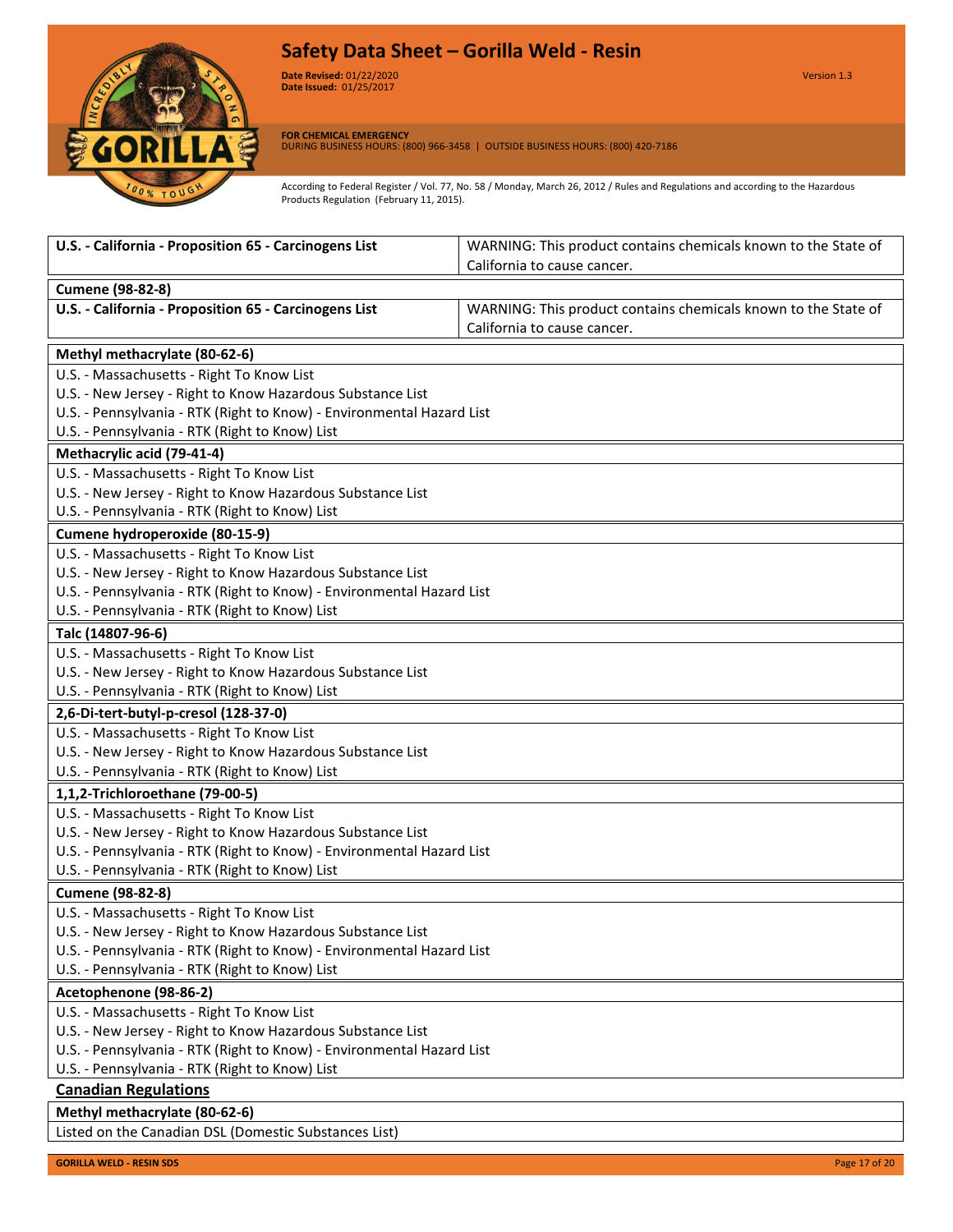

**Date Revised:** 01/22/2020 Version 1.3 **Version 1.0 Date Issued:** 01/25/2017

**FOR CHEMICAL EMERGENCY**

DURING BUSINESS HOURS: (800) 966-3458 | OUTSIDE BUSINESS HOURS: (800) 420-7186

According to Federal Register / Vol. 77, No. 58 / Monday, March 26, 2012 / Rules and Regulations and according to the Hazardous Products Regulation (February 11, 2015).

| Methacrylic acid (79-41-4)                            |  |
|-------------------------------------------------------|--|
| Listed on the Canadian DSL (Domestic Substances List) |  |

**2-Propenoic acid, 2-methyl-, methyl ester, polymer with 1,3-butadiene and ethenylbenzene (25053-09-2)**

Listed on the Canadian DSL (Domestic Substances List)

# **2-Propenoic acid, 2-methyl-, phosphinicobis(oxy-2,1-ethanediyl) ester (32435-46-4)**

Listed on the Canadian DSL (Domestic Substances List) **Cumene hydroperoxide (80-15-9)**

Listed on the Canadian DSL (Domestic Substances List)

#### **Talc (14807-96-6)**

Listed on the Canadian DSL (Domestic Substances List)

**Benzenesulfonic acid, oxybis[dodecyl-, disodium salt (25167-32-2)**

Listed on the Canadian DSL (Domestic Substances List)

**2,6-Di-tert-butyl-p-cresol (128-37-0)**

Listed on the Canadian DSL (Domestic Substances List)

**1,1,2-Trichloroethane (79-00-5)**

Listed on the Canadian DSL (Domestic Substances List)

**Cumene (98-82-8)**

Listed on the Canadian DSL (Domestic Substances List)

**Acetophenone (98-86-2)**

Listed on the Canadian DSL (Domestic Substances List)

# **SECTION 16: OTHER INFORMATION, INCLUDING DATE OF PREPARATION OR LAST REVISION**

**Revision Date :** 01/22/2020

- 
- **Other Information :** This document has been prepared in accordance with the SDS requirements of the OSHA Hazard Communication Standard 29 CFR 1910.1200 and Canada's Hazardous Products Regulations (HPR).

# **GHS Full Text Phrases:**

| Acute Tox. 3 (Dermal)                | Acute toxicity (dermal) Category 3                               |
|--------------------------------------|------------------------------------------------------------------|
| Acute Tox. 3 (Inhalation:dust, mist) | Acute toxicity (inhalation:dust, mist) Category 3                |
| Acute Tox. 3 (Inhalation: vapor)     | Acute toxicity (inhalation: vapor) Category 3                    |
| Acute Tox. 4 (Dermal)                | Acute toxicity (dermal) Category 4                               |
| Acute Tox. 4 (Inhalation:dust, mist) | Acute toxicity (inhalation:dust, mist) Category 4                |
| Acute Tox. 4 (Oral)                  | Acute toxicity (oral) Category 4                                 |
| Aquatic Acute 1                      | Hazardous to the aquatic environment - Acute Hazard Category 1   |
| <b>Aquatic Acute 2</b>               | Hazardous to the aquatic environment - Acute Hazard Category 2   |
| Aquatic Acute 3                      | Hazardous to the aquatic environment - Acute Hazard Category 3   |
| Aquatic Chronic 1                    | Hazardous to the aquatic environment - Chronic Hazard Category 1 |
| <b>Aquatic Chronic 2</b>             | Hazardous to the aquatic environment - Chronic Hazard Category 2 |
| <b>Aquatic Chronic 3</b>             | Hazardous to the aquatic environment - Chronic Hazard Category 3 |
| Asp. Tox. 1                          | Aspiration hazard Category 1                                     |
| Carc. 2                              | Carcinogenicity Category 2                                       |
| Comb. Dust                           | Combustible Dust                                                 |
| Eye Dam. 1                           | Serious eye damage/eye irritation Category 1                     |
| Eye Irrit. 2A                        | Serious eye damage/eye irritation Category 2A                    |
|                                      |                                                                  |

**GORILLA WELD - RES**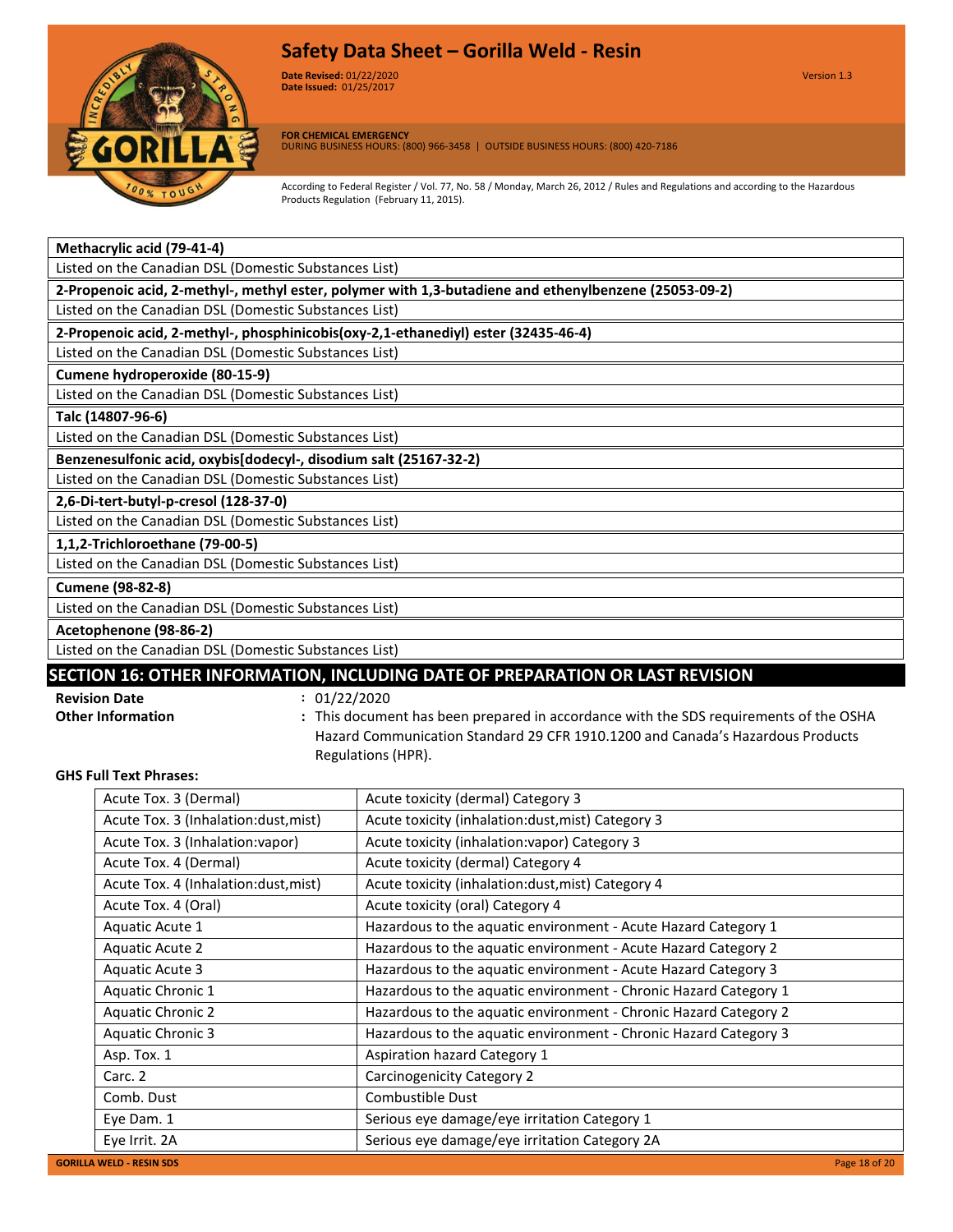

**Date Revised:** 01/22/2020 Version 1.3 **Version 1.0 Date Issued:** 01/25/2017

**FOR CHEMICAL EMERGENCY** DURING BUSINESS HOURS: (800) 966-3458 | OUTSIDE BUSINESS HOURS: (800) 420-7186

According to Federal Register / Vol. 77, No. 58 / Monday, March 26, 2012 / Rules and Regulations and according to the Hazardous Products Regulation (February 11, 2015).

| Eye Irrit. 2B    | Serious eye damage/eye irritation Category 2B                     |
|------------------|-------------------------------------------------------------------|
| Flam. Liq. 2     | Flammable liquids Category 2                                      |
| Flam. Liq. 3     | Flammable liquids Category 3                                      |
| Flam. Liq. 4     | Flammable liquids Category 4                                      |
| Org. Perox. E    | <b>Organic Peroxide Category E</b>                                |
| Skin Corr. 1A    | Skin corrosion/irritation Category 1A                             |
| Skin Corr. 1B    | Skin corrosion/irritation Category 1B                             |
| Skin Irrit. 2    | Skin corrosion/irritation Category 2                              |
| Skin Sens. 1     | Skin sensitization Category 1                                     |
| <b>STOT RE 2</b> | Specific target organ toxicity (repeated exposure) Category 2     |
| STOT SE 3        | Specific target organ toxicity (single exposure) Category 3       |
| H225             | Highly flammable liquid and vapor                                 |
| H226             | Flammable liquid and vapor                                        |
| H <sub>227</sub> | Combustible liquid                                                |
| H <sub>242</sub> | Heating may cause a fire                                          |
| H302             | Harmful if swallowed                                              |
| H304             | May be fatal if swallowed and enters airways                      |
| H311             | Toxic in contact with skin                                        |
| H312             | Harmful in contact with skin                                      |
| H315             | Causes skin irritation                                            |
| H317             | May cause an allergic skin reaction                               |
| H318             | Causes serious eye damage                                         |
| H319             | Causes serious eye irritation                                     |
| H320             | Causes eye irritation                                             |
| H331             | Toxic if inhaled                                                  |
| H332             | Harmful if inhaled                                                |
| H335             | May cause respiratory irritation                                  |
| H350             | May cause cancer                                                  |
| H351             | Suspected of causing cancer                                       |
| H373             | May cause damage to organs through prolonged or repeated exposure |
| H400             | Very toxic to aquatic life                                        |
| H401             | Toxic to aquatic life                                             |
| H402             | Harmful to aquatic life                                           |
| H410             | Very toxic to aquatic life with long lasting effects              |
| H411             | Toxic to aquatic life with long lasting effects                   |
| H412             | Harmful to aquatic life with long lasting effects                 |
|                  |                                                                   |

*The information presented in this Safety Data Sheet was prepared by qualified personnel and to the best of our knowledge is true and accurate. The information and recommendations are furnished for this product with the understanding that the purchaser will independently determine the suitability of the product for this purpose. This data does not constitute a warranty, expressed or implied, statutory or otherwise, nor is it representation for which The Gorilla Glue Company assumes legal responsibility. The data is submitted for the user's information and consideration only. Any use of this product must be determined by the user to be in accordance with applicable federal, state, provincial and local laws and regulations.*